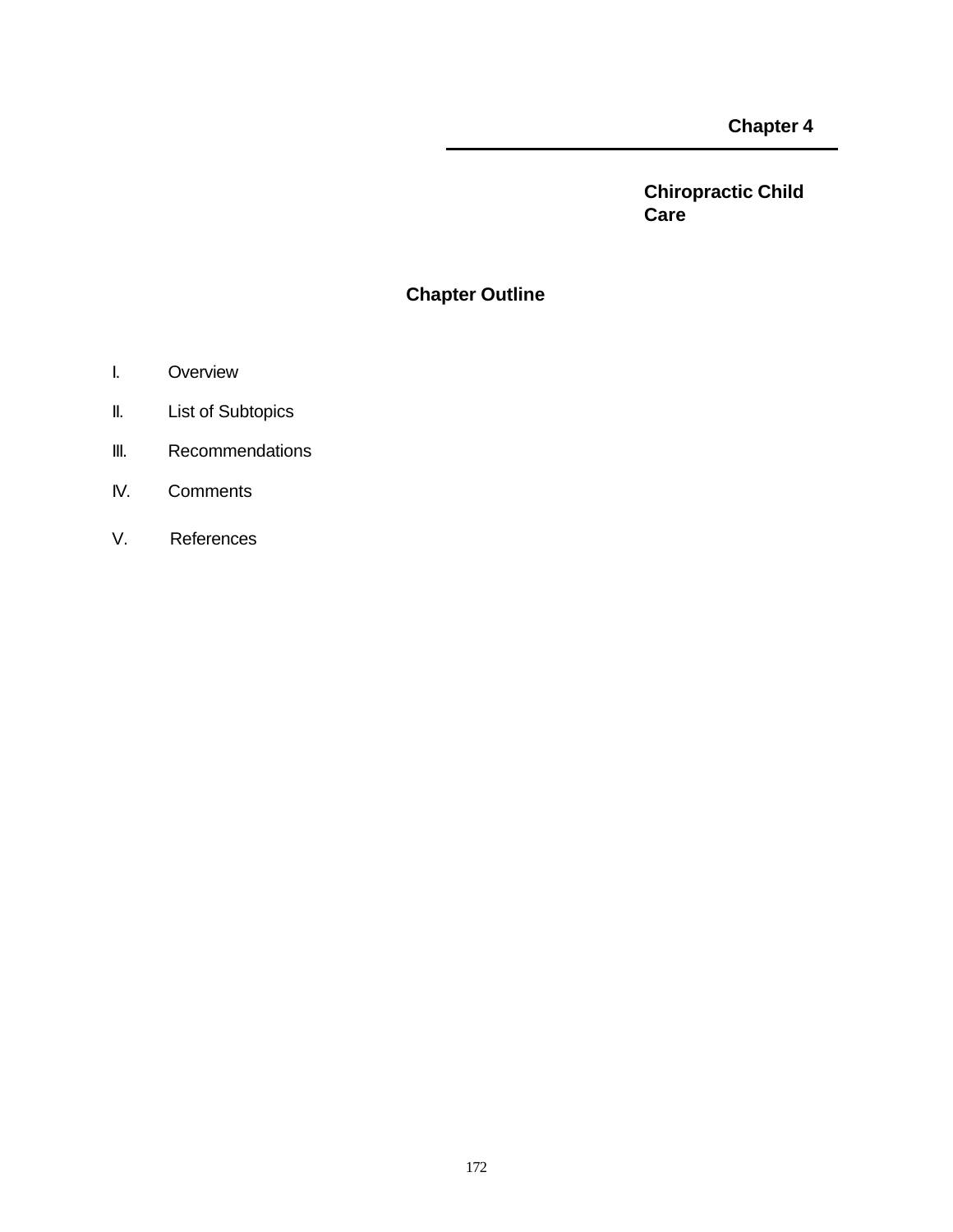### **OVERVIEW**

This section of the ICA protocols and guidelines was compiled by a special committee of the International Chiropractors Association's Council on Chiropractic Pediatrics. This committee consisted of a corp of specially trained and skilled individuals, all of whom have earned diplomate status through years of postgraduate study in chiropractic child care through the ICA Council.

The following protocols and guidelines are a reflection of the growing consensus within the chiropractic profession on the general parameters of chiropractic science and practice as it pertains to the care of the pediatric population. Pediatrics being defined as the time from conception through adolescence. These guidelines are also offered to the profession and the public in the context of the recent Statement on the Chiropractic Paradigm referenced earlier in the general text of the ICA protocols. The Council on Chiropractic Pediatrics of the International Chiropractors Association has developed this component of the general protocols and guidelines to provide the chiropractic practitioner with specific advice and support in addressing the needs of a very special segment of the chiropractic patient population, children.

All laws governing the authority and responsibilities of doctors of chiropractic provide for full access to and responsibility for the care of children, as they do for patients of all ages. While recognizing that differences in approach and manner may be necessary in addressing the needs of various age groups, the ICA understands that the basic principles of chiropractic apply to patients of all ages and that chiropractic intervention through the adjustment of the spine to restore normal nerve function is an appropriate, responsible and highly effective means of clinical care for even the smallest of children, when clinically indicated by objective findings and other standard chiropractic clinical procedures.

A growing body of clinical research, comprised of case studies, trials, observations, outcome assessments, etc. coupled with existing insurance underwriting experience has demonstrated that regardless of methodology, chiropractic has been demonstrated to be safe and effective for children.

As has been previously noted, to obtain a license to practice chiropractic in any of the 50 states requires the degree of doctor of chiropractic from an accredited chiropractic educational institution recognized by the US Department of Education. This education consists of four or more years of full-time, in-residence study is required in human anatomy, physiology, biomechanics, chiropractic diagnosis/analysis, adjective techniques, public health issues and chiropractic philosophy. Chiropractic Education fully encompasses the field of pediatrics.

Chiropractic students are thoroughly trained in the appropriate use of currently accepted diagnostic technology including imaging procedures such as x-ray, thermography, videofluoroscopy, magnetic resonance imaging and other investigative technologies and procedures as it pertains to use with children. The capacity to evaluate the health care needs of the pediatric patient, including appropriate referrals to other health professionals when necessary, is an important objective of chiropractic education.

The status of the doctor of chiropractic, as established by statute, training and experience, includes the ability and authority to evaluate the general health status of an individual for certification purposes, in the context of a required physical for school, employment, sports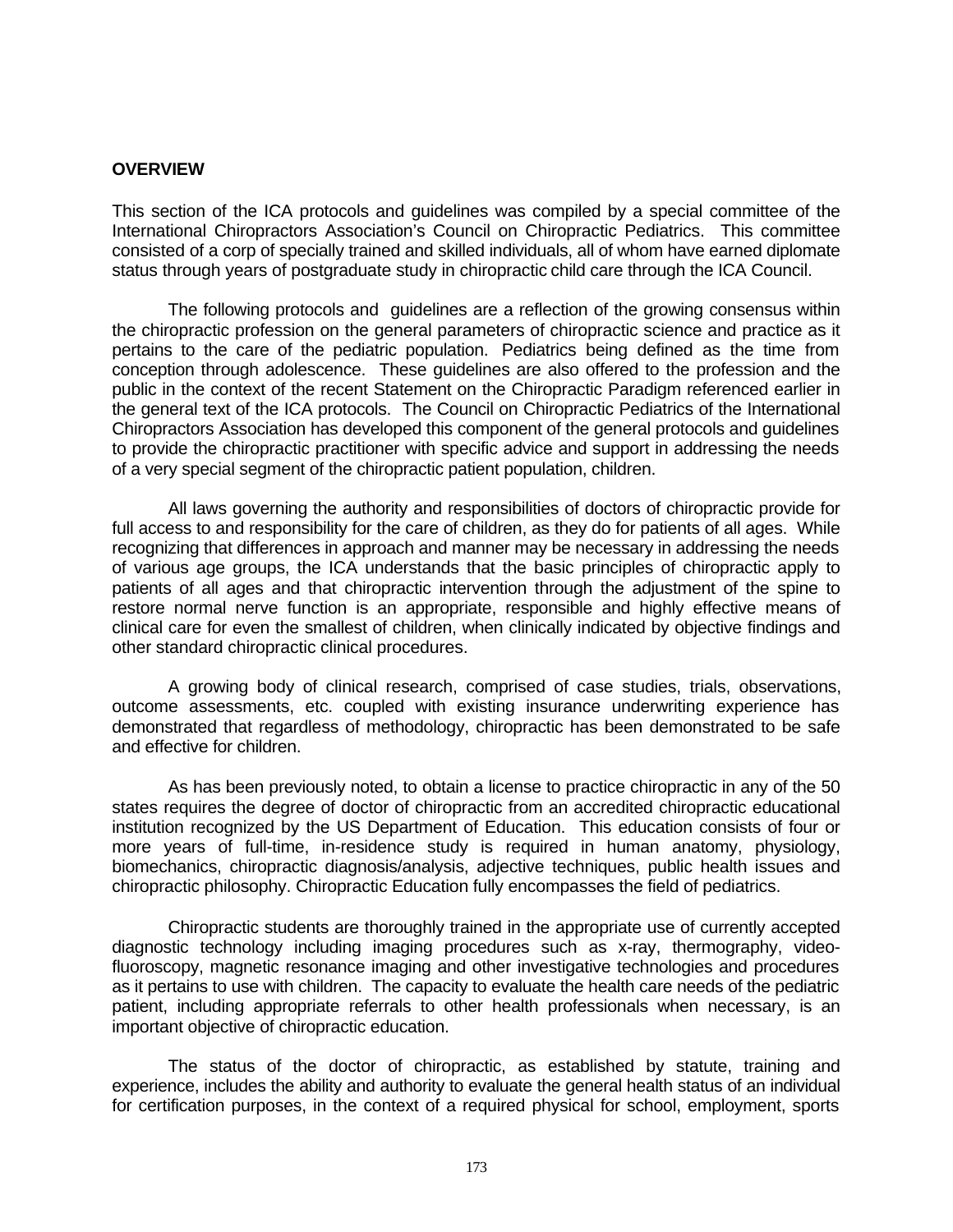and, as federally authorized, approval to operate heavy transportation machinery. The U.S. Department of Transportation authorizes DC's to perform physical examinations for longdistance truck drivers, etc.

Such physicals are a routine part of chiropractic practice. The clinical competence to perform such evaluations and through standard health status measures such as blood pressure, heart rate, etc., make a statement about the general health of an individual does not necessarily include an obligation or authority to develop a full-body medical diagnosis or to perform procedures outside the recognized scope of chiropractic. In the presence of abnormal findings in the course of routine physical examinations for specific purposes, such as those cited above, the DC follows the standard chiropractic care pathways (including referral) as are clinically indicated on an individual basis.

Doctors of chiropractic are also obligated to perform certain public health functions that are common to all primary contact, doctor level health care professionals. Many state laws obligate the doctor of chiropractic to report child abuse, spouse abuse, certain communicable diseases and other findings to public health authorities. Likewise, the doctor of chiropractic may have responsibilities under state laws and regulations to take action in the presence of substance abuse.

State laws have established chiropractic as a separate and distinct professional endeavor and detail the parameters of chiropractic practice. No state of the United States has limited in any fashion, either expressly or by implication, the practice of chiropractic to exclude any age group.

The doctor of chiropractic is a primary care provider, who serves as a portal-of-entry into the health care system. The ICA Council on Chiropractic Pediatrics recognizes that the term primary care provider to be defined as: Any health care provider capable of providing first level contact and intake into the health delivery system, and any health care provider licensed to receive patient contact in the absence of physician referral. All laws and regulations in the United States allow any citizen to seek the services of the doctor of chiropractic without referral from any other provider. The Council further recognizes that the doctor of chiropractic is also a primary care provider for the care of the pediatric patient. Only the doctor of chiropractic is professionally competent to evaluate the chiropractic needs of the pediatric patient and to determine the level of service appropriate to meet those needs.

Chiropractic intervention is indicated in all instances where the objective and/or subjective presence of subluxation can be demonstrated. Patient needs must be individually determined on the basis of recognized procedures, but the issue of clinical necessity of providing adjustive care shall be based on the presence of the vertebral subluxation complex, regardless of the presence of subjective symptom otology.

The International Chiropractors Association's Council on Chiropractic Pediatric recognizes the vertebral subluxation complex as an acceptable primary diagnosis for the pediatric patient.

### **Pediatric Patient Evaluation and Care Pathway in Chiropractic Practice**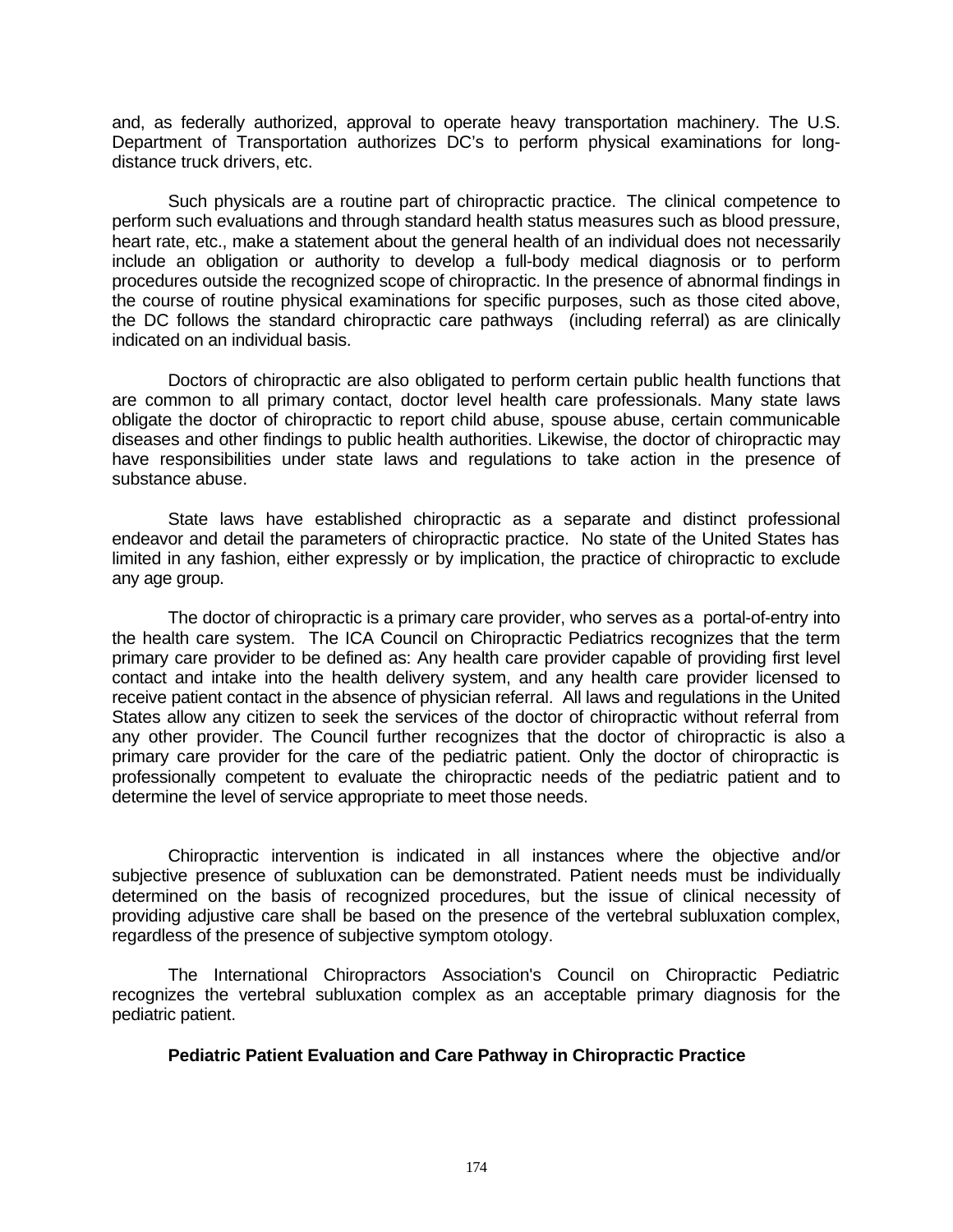The evaluation process for a pediatric patient is based on the doctor of chiropractic's physical examination , health history and assessment of the immediate needs of the patient. Additional information might also be obtained from the parents or other individuals in immediate contact with a child patient, especially in circumstances where a pediatric patient is unable to communicate the details of their complaint or situation. The appropriateness of chiropractic care and/or the need for referral to other provider(s) for urgent care, or for additional diagnostic evaluation is initially determined. In the absence of the necessity for immediate referral the doctor of chiropractic can determine the appropriateness of the following:

- 1) Chiropractic care
- 2) Chiropractic care and further non-urgent diagnostic evaluation
- 3) Chiropractic care and further non-urgent diagnostic evaluation in the context of another branch of the healing arts
- 4) Chiropractic care and concurrent care
- 5) Referral to other providers ( such as special educators, and social service providers)

Referral is a professional obligation that is present throughout all phases and aspects of the chiropractic practice. The primary obligation of Doctors of Chiropractic is to provide the highest quality of care to each patient within the confines of their education and their legal authority. It is the position of the International Chiropractors Association's Council on Chiropractic Pediatrics that this primary obligation includes recognizing when the limits of skill and authority are reached. . This interchange of professional referrals should include, all professionals who work with children, including but not limited to pediatricians, secondary medical professionals such as gastroenterologists, hematologists, and oprthopedists, osteopathic doctors, speech therapists, occupational therapists, physical therapists, special educators,

Doctors of Chiropractic are also obligated to accept referrals from other professionals, applying to those patients the same considerations for quality and appropriateness of care as with any other patients.

## **VERTEBRAL SUBLUXATION COMPLEX AND THE CHILD**

## **A. Definition of Subluxation**

The subluxation complex includes any alteration of the biomechanical and physiological dynamics of contiguous spinal structures which can cause neuronal disturbances, complication of functional and/or structural and/or pathological articular changes that compromise neural I integrity and may influence organ system function and general health. Subluxation is evaluated and managed through the application of chiropractic procedures based on the best empirical evidence and clinical experience.

The VSC is postulated to be comprised of the following components: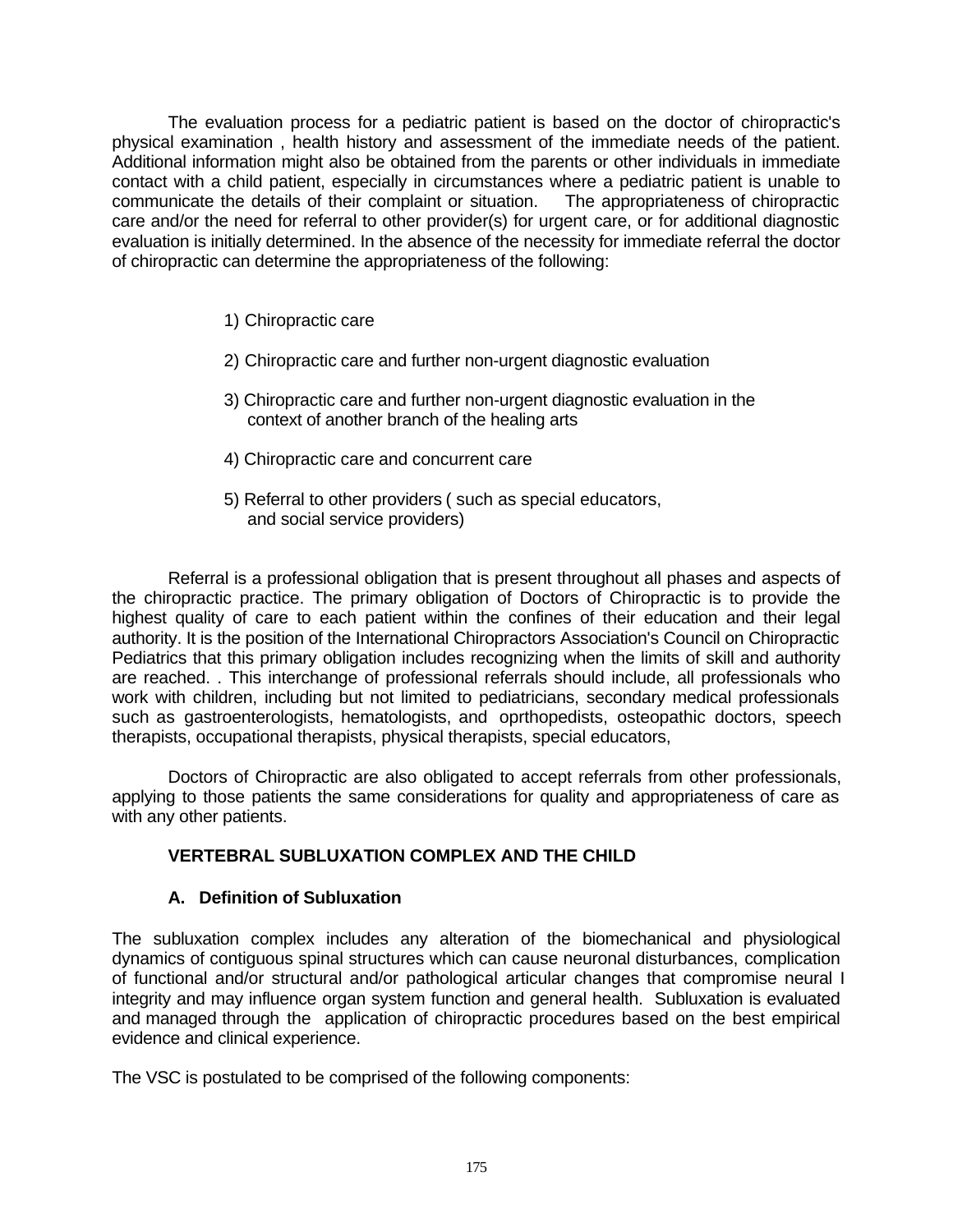1) Kinesiopathology - alteration in biomechanics

2) Myopathology- alteration in muscle form or function

- 3) Histopathology- alterations in cellular form or function
- 4) Neuropathophsyiology alternation in nerve form or function

5) Pathophysiology- alteration in organ system function, and loss of cellular homeostasis

The chiropractic literature specifically addresses the means of objectively identifying the presence of vertebral subluxation(s), apart from subjective patient complaints and/or symptoms. Such reproducible, reliable procedures are the cornerstone of chiropractic practice. A detailed review of instrumentation, imaging, and other procedures is presented in later chapters.

Objective procedures have emerged and such procedures have been incorporated into chiropractic education, authorizing legislation and routine chiropractic practice. Those procedures are:

- a. Palpation (static and motion).
- b. Postural analysis.
- c. Orthopedic and neurological examination.
- d. X-ray spinography.
- e. Video fluoroscopy.
- f. Computed tomography.
- g. Magnetic resonance imaging.
- h. Skin temperature differential analysis, including thermography.
- i. Paraspinal EMG scanning.

## **B. Possible Causes of Subluxation**

The causative factors of subluxation in the pediatric population are numerous and varied. Their occurrence may begin in utero. Chiropractic science has always held that physical, chemical and emotional trauma exists at the root of the subluxation. With the growing body of information in the fields of psychoneuroimmunology, molecular genetics, and environmental toxicology, the tenets of chiropractic continue to be validated. The following have been proposed to be contributing factors in the formation of the vertebral subluxation complex:

- 1) In utero constraint
- 2) Birth malposition
- 3) Birth malpresentation
- 4) Birth complications
- 5) Pre-natal complications
- 6) Congenital malformations
- 7) Neonatal injury
- 8) Developmental delay
- 9) Routine falls
- 10) Accidents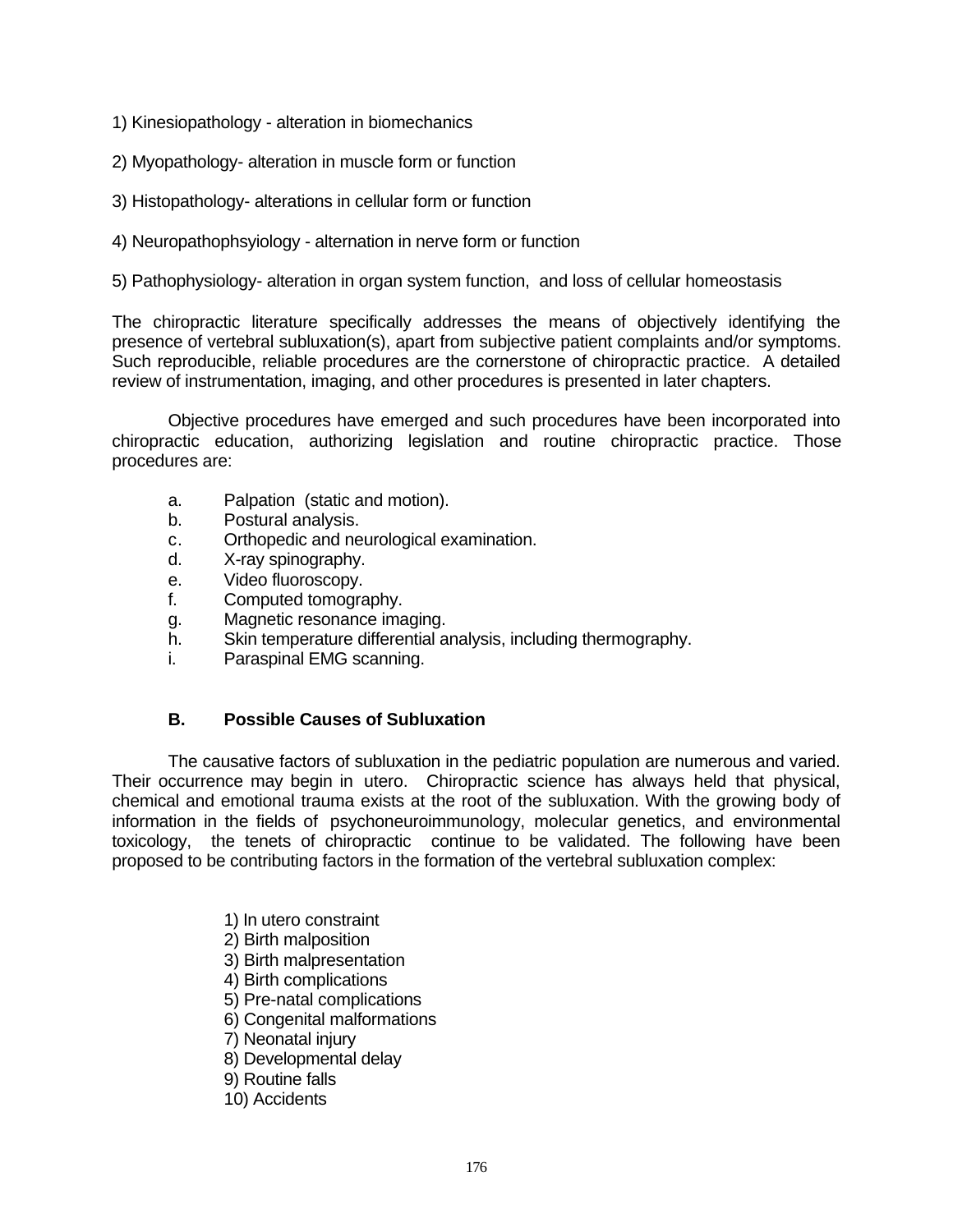- 11) Sports injury
- 12) Emotional stress
- 13) Toxic exposure
- 14) Repetitive motion

## **C. The Progressive Nature of Spinal Subluxation**

Behavior such as physical and emotional stress, tension, chemical/environmental stressors, repetitive motion activity patterns, over-extension of spinal tissues and/or characteristics such as posture, weight, or even footwear can establish patterns of progressive subluxation that lead to the degeneration of spinal segments. Spinal degeneration and its reversibility has been the subject of considerable scientific study. O.J. Ressell, based on a comprehensive review of 329 published references and a series of detailed case studies concluded that chiropractic intervention not only halted spinal osteoarthritis, but also reversed the deterioration process by measurable levels.

Phase I and Phase II subluxations as outlined elsewhere in these guidelines are the more commonly encountered types in the pediatric population. Based on lack of time and chronicity, in incidences of Phase III and Phase IV subluxation is rarely seen in the pediatric population.

## **D. Early Detection, Early Intervention and "Wellness"**

Enhanced public awareness of environmental, psychosocial, and physiological issues through education and community action has forced early detection/early intervention into the public health agenda as a significant new priority. Many states already have early intervention programs for the pediatric population, as well as federally mandated insurance coverage for all children. A vital measure in early intervention programs which has been neglected is the inclusion of conservative chiropractic spinal health care and education. Most effectively introduced at birth all children should be monitored for the presence of subluxation.

In the child with developmental delay who are often enrolled in state early intervention programs it is imperative that the child have routine chiropractic evaluations in addition to the multidisciplinary care that early intervention provides.

Subluxation(s) have been demonstrated to be present in persons of all ages, from the newborn infant to the most senior citizens. Likewise, authorizing laws and regulations empower doctors of chiropractic to care for patients of all ages with no exceptions, and chiropractic education instructs professionals in training in the proper procedures and techniques necessary to address the spinal needs of all patients, including infants and the elderly. The Council on Chiropractic Education (CCE) the agency recognized by the United States Department of Education for the accreditation of chiropractic professional programs recognizes no exceptions or limitations on the appropriateness of chiropractic procedures because of age. The International Chiropractors Association recognizes the utility and appropriateness of chiropractic procedures for all persons regardless of age, and views efforts to restrict the access of any age group to chiropractic services as profoundly discriminatory, contrary to the laws of the several states and unsupported by the scientific literature.

## **CHECK-UPS, EXAMINATIONS, & WELLNESS**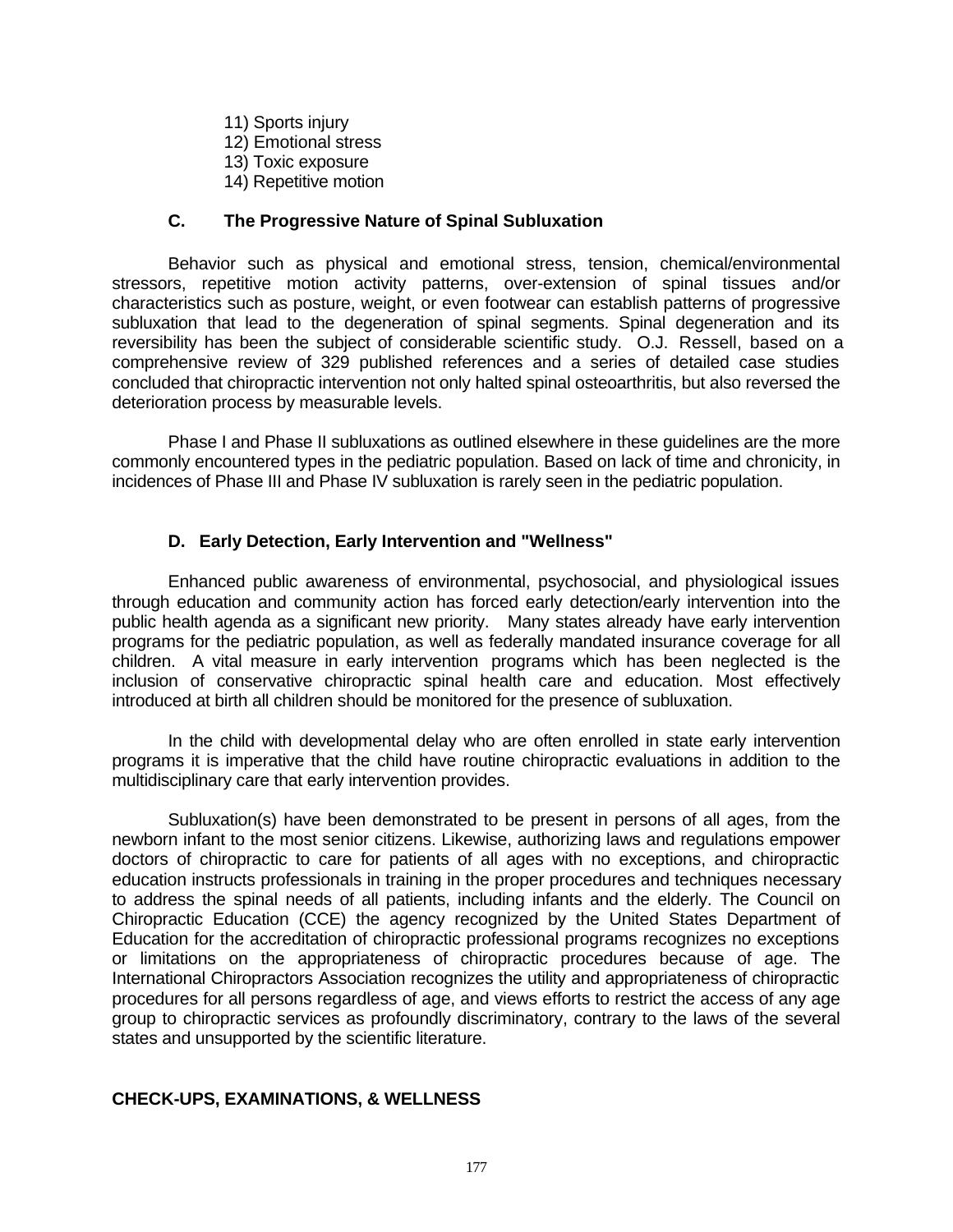The practice of chiropractic includes chiropractic examination and analysis to provide for prevention, acute chiropractic intervention, chronic case management, and long-term care plans. This section focuses on wellness and preventive care (designed to reduce the future incidence of illness or impairment) and health promotion (based upon optimal function).

Some confusion arises from the use of various terms to describe such care-including supportive care, maintenance care and preventive care. In this section, it is called Check-ups Prevention and Wellness care.

Long-term ongoing health management has been a significant component of the chiropractic model of health care. Surrounding this is a wellness paradigm that recognizes related influences on health, emphasizes drugless, non-surgical management, and takes a positive dynamic view of health. In addition to periodic routine checkups, the model looks to the whole individual and requires active patient participation.

Prevention efforts emphasize patient responsibility and may include exercise programs, weight loss, dietary counseling, life style modifications, education on body postures and mechanics, mental attitude, coordination training, safety habits, ergonomics, spinal hygiene, modification of life stressors, etc.

Routine check-ups provide an ongoing basis for such patient education efforts as well as early detection of subluxation. These routine check-ups form the basis for wellness care for children. As states elsewhere in these pages, the progressive nature of the subluxation, and the ubiquitous nature by which it can be present in the child, necessitates, that chiropractic care become a routine part of all care for children. Children who not have routine chiropractic checkups, may be at risk of developing progressive spinal degeneration as a result of trauma, and other degenerative causes.

Emerging evidence from both the molecular genetics field as well as from clinical studies such as the recent one done on colic, give credence to the evidentiary presence of illness or disease as a result of the presence of subluxation.

It is the position of the Council on Pediatrics that all children regardless of age, be checked on a routine basis for subluxations.

This type of health care management program, which combines health promotion, routine checkups prevention services, and patient participation, is gaining much more widespread understanding and acceptance in today's more health conscious society.

In recent years, cost containment of health care has become a regional and national priority. It is certainly a concern of responsible health care providers and consumers, as well as health care insurers.

A major chiropractic premise is that the inherent recuperative power of the body aids restoration and maintenance of health. These assumptions comprise a wellness paradigm embraced by the great majority of the chiropractic profession. The vertebral subluxation, along with other factors such as poor nutrition, trauma, heredity, congenital weaknesses, fatigue, mental and environmental stressors and sedentary lifestyles, are viewed as lowering resistance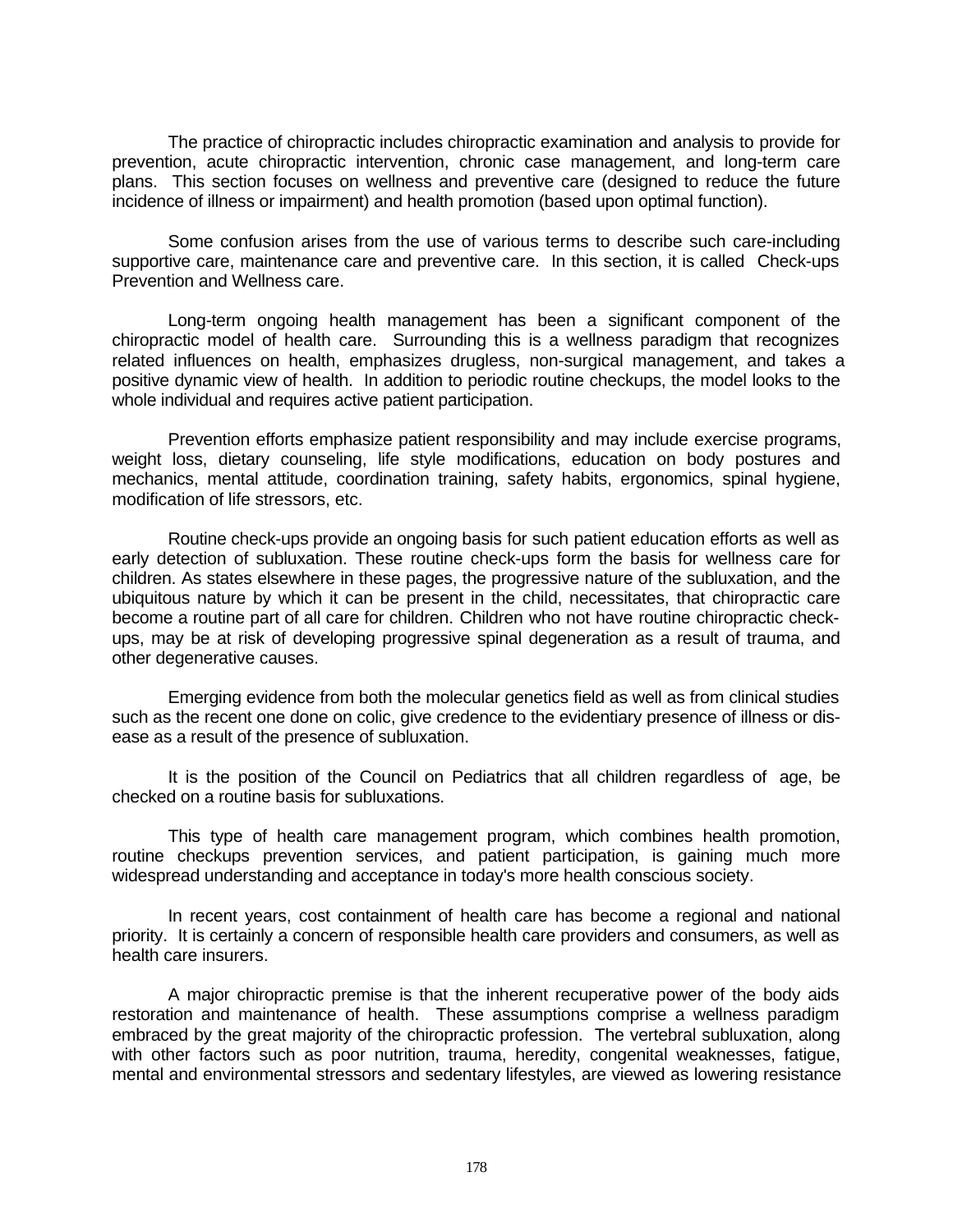and creating physical disharmony. The chiropractic model requires active patient participation. In the case of the child, this participation is required both of the child and the parent or quardian.

It is Recommended with respect to the care of children that:

**I** Doctors of chiropractic provide a unique body services. They do not duplicate the services of other health care providers.

Recommendation:

- 1. Doctors of chiropractic may restrict themselves to procedures necessary for the detection, analysis, control, reduction and correction of vertebral subluxations so as to non-duplicate services available from other health care providers.
- 2. Wherever possible, a doctor of chiropractic should avoid duplication of services by using the results of tests which may have already been performed by other providers.

It is self evident that unreasonable and unnecessary analytical procedures drive up health care costs. Therefore, the doctor of chiropractic should utilize the optimal number and types of analytical procedures, specific to the individual patient, necessary to obtain the pertinent data for the detection, analysis, control, reduction and correction of vertebral subluxations.

**II.** The Doctor refrain from over-utilization of chiropractic services.

Recommendation:

1. Reassessments should be performed to adequately assess frequency of visits therefore providing the highest quality care in the most cost effective manner.

### **III** Patient Education

Once educated about the benefits of chiropractic care, the patient should assume the role of becoming responsible for his/her own health as it relates to chiropractic care. A patient / parent that understands the benefits of chiropractic care will utilize these services as a preventative type measure, thus assisting in the cost containment of the overall health care system.

### Recommendation:

The doctor of chiropractic should assume the responsibility of educating the patient as to the benefits of vertebral subluxation correction and prevention and how it relates to their overall health and the health of everyone in the community.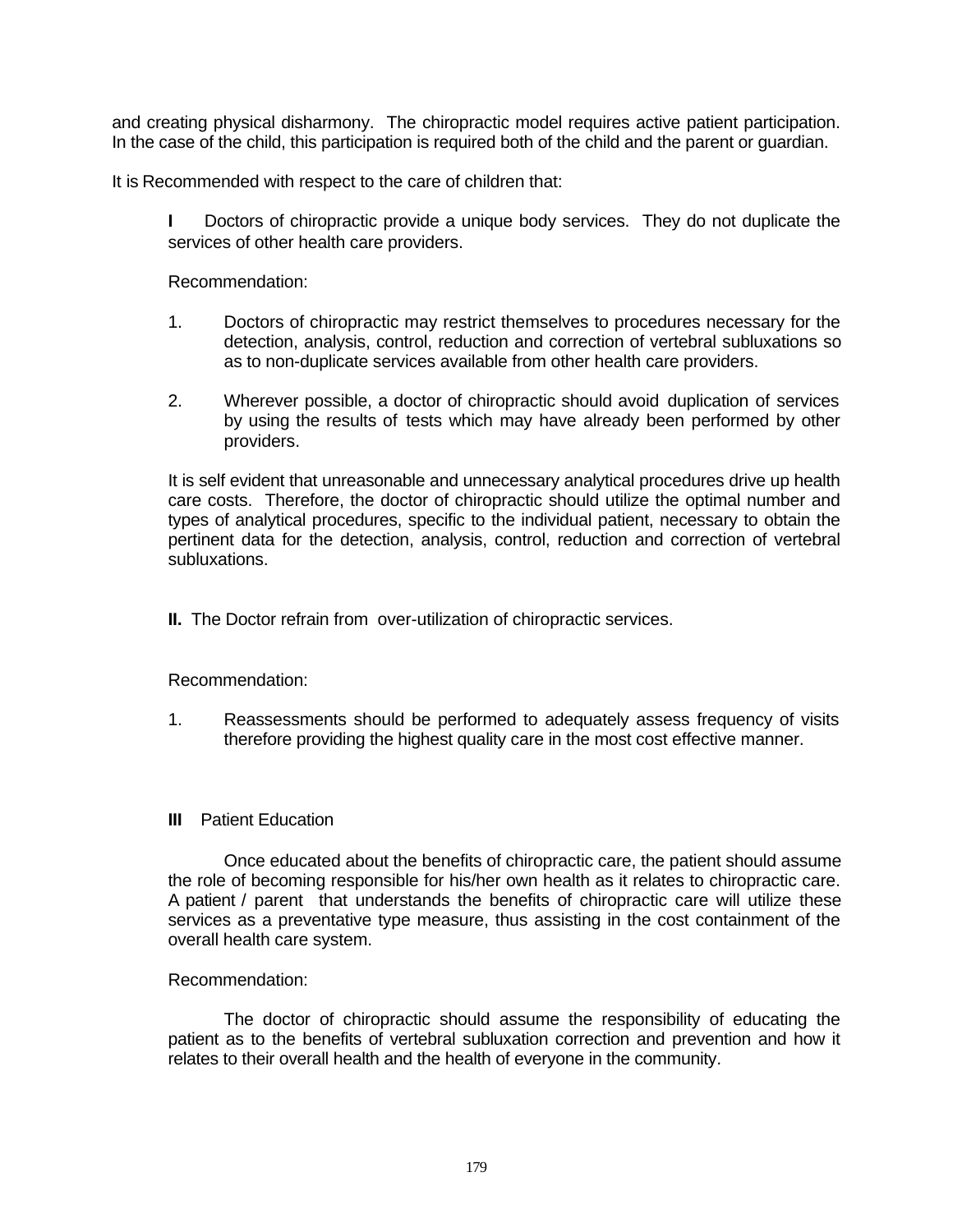## **IV** Patient Responsibility

In the interest of reducing health care costs, the doctors of chiropractic should always try to instill in the patient the following concepts of patient responsibility:

- 1. The patient should assume responsibility for their own health and that of their family where applicable and take appropriate care of them.
- 2. Compliance with the chiropractors recommendations, leading to reduction of visit frequency as soon as possible.
- 3. The more responsible each patient is for their own fees the less burden they will be on the nation's health system.
- 4. The patient, as well as the chiropractor, should accept the responsibility to avoid over utilization.
- **V.** Routine Check-ups/Prevention Services
- 1. Disclosure:

Routine check-ups and prevention services are an integral part of the patients overall health care. It is necessary for the practitioner to clearly understand the type and nature of this care they are being given and to give proper patient disclosure by the D.C.

2. Use of Chiropractic Adjustments

The clinical experience of the profession developed over a period of more than 100 years suggests that the use of chiropractic adjustments in a regimen of routine check-ups/prevention services has merit.

3. Health Screening

The importance of health preventive strategies is widely recognized. These services may have value in identifying early or potential manifestations of a health problem.

4. Health Promotion:

Preventive orientation to health through health promotion is well established. Health promotion provides the opportunity for chiropractic practitioners to promote health through assessment, education, and counseling on topics such as nutrition, exercise, stress reduction, life style patterns, mental attitude, spinal hygiene, weight reduction, smoking cessation, and ergonomics, among others.

5. Wellness Care: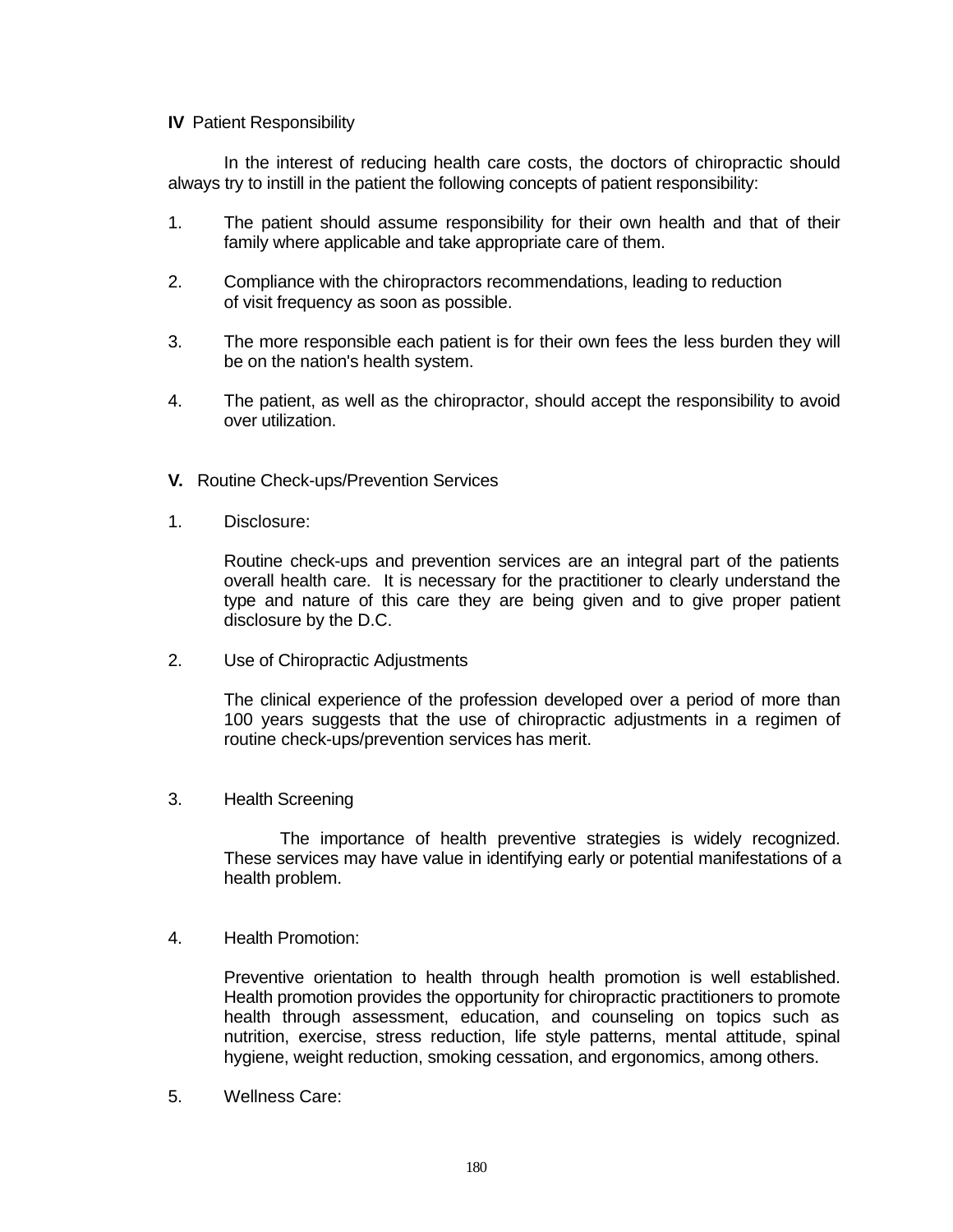Chiropractic is the largest, most established and widely licensed of the wellness oriented health professions. Wellness and the conscientious management of lifestyle strategies have gained popularity and acceptance. Chiropractic practitioners may choose to expand their practices to include those services that may influence a person's attainment of optimum performance and behavior, and in so doing, improve health status. This kind of care is performance specific (i.e., quality of life) rather than condition (e.g., symptom) specific and is not intended to duplicate or invade the realms of other health care disciplines.

## **COLLABORATIVE CARE**

All patients of all health care providers have the right to expect health care services at the highest level of quality. The preservation of patient trust and confidence depends on this. When the needs of the patient demand the inclusion of other providers or institutions in the program of care, extra caution and extra effort are required to ensure that no gaps in service or conflicts will be allowed to jeopardize the quality of care. The chiropractic practitioner should be aware of programs of cooperation and/or collaboration, which can assist the patient.

Relationships between health care professionals can only become more complex, and possibly more contentious as we presently enter an era of great change and instability in health care. Concepts such as "managed care," "preferred provider" and "gatekeeper physician" are becoming the new currency of health care policy. As efforts to control health care costs center more and more on the managed care theory of cost and utilization containment, a credible protocol for interaction becomes an urgent necessity.

To ensure that all requirements for patient care can truly be addressed, this new model must consider cooperative relationships in all settings, including institutional settings such as the hospital, nursing home, and hospice, and among all health care professionals. The model to be devised must be comprehensive, clear to all parties involved, and flexible and dynamic enough to adapt to the daily realities of practice.

The special needs of children demand that in all situations, the chiropractic profession take steps to ensure that relationships with other providers are governed by the needs of the patient. Likewise, doctors of chiropractic must carefully safeguard the rights of chiropractic patients and ensure that other providers are conscious of the need to conduct patient care in a totally objective and professional manner. When professions interact in the delivery of health care services, economic and social factors as well as professional territorialism should never be allowed to override the fundamental obligation to the patient. There is no place for such distractions in the delivery of quality health care.

## **II. LIST OF SUBTOPICS**

Reasonable Patient Expectations in the Cooperative and Collaborative Care Setting

- A. The Patient and the Primary Care Provider
- B. Freedom of Choice and Informed Consent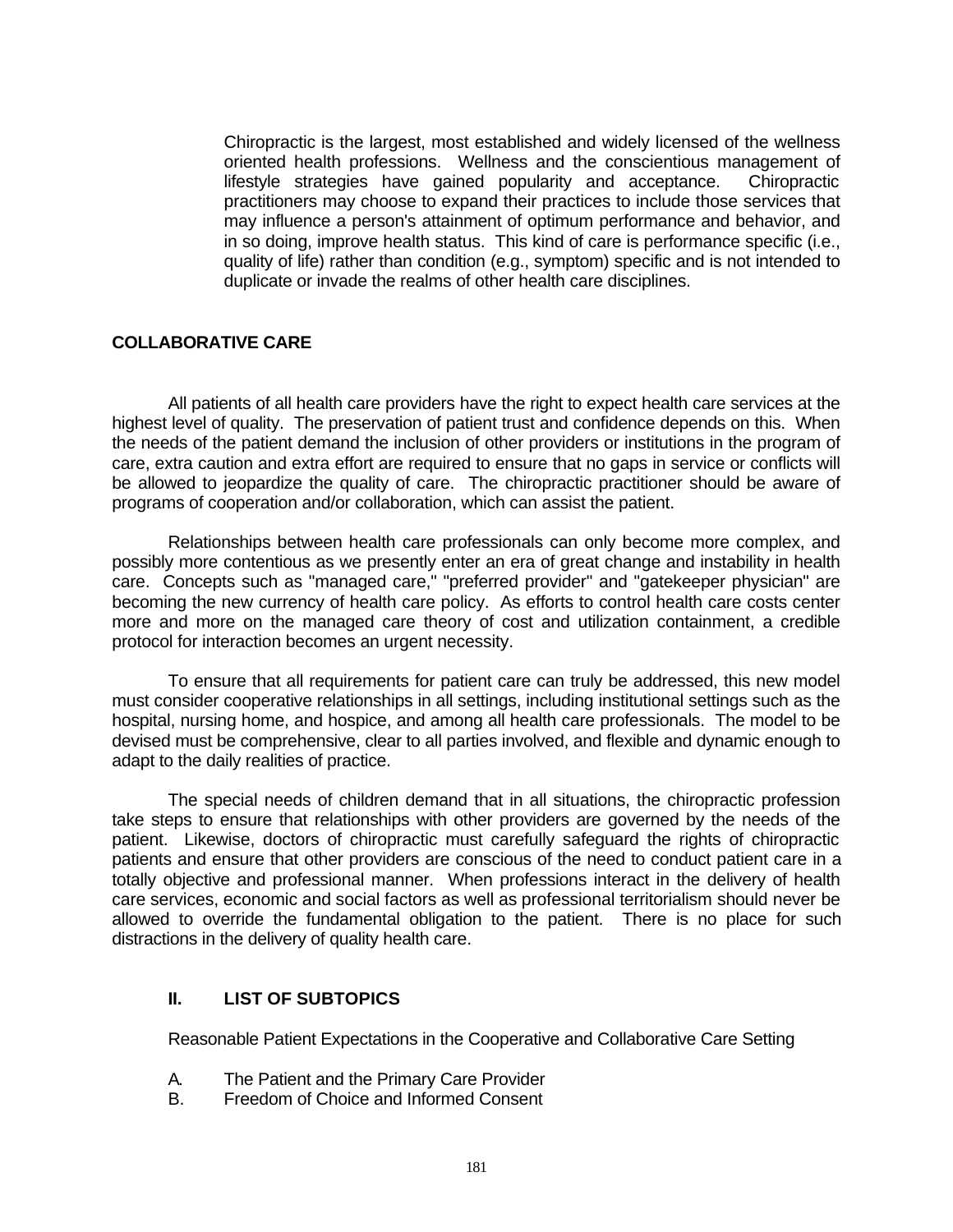- C. Professional Knowledge and Understanding
- D. Referrals
- E. Exchange of Information and Records between Providers
- F. Professional Interaction in the Hospital or Other Institutional Setting.
- G. Economic Considerations

Collaboration can be defined as the reciprocal inter-professional interaction of two or more health care providers. Collaborative care involves this interaction in the management of the patient's current health status. Collaborative care, therefore, includes care in a private practitioner's office, where interaction exists on a daily basis between the practitioner and his/her assistants, as well as care within a complex institutional setting such as a medical specialty ward in a hospital and care within a managed care setting. Various specialty fields exist within chiropractic and are available as a resource.

Hospitals and other institutional inpatient settings represent to some degree a new frontier for chiropractic. Chiropractic has an enormous impact to make in this context. As well, hospitals are of great social, political and economic importance in North America. It is here that the largest publicly supported concentration of leading-edge diagnostic equipment is to be found. Hospitals are also the scene of the vast majority of clinical information gathering and research.

Collaborative care is neither new nor unique to this generation of providers, though cooperative relationships between the medical and chiropractic professions have been less frequent in the past. The federal court judgment in 1987 in Wilk et al. vs. AMA et al., which effectively eliminated formal barriers previously established to the collaboration of the chiropractic and medical professions, has been a key factor in increasing cooperation. However, as greater emphasis is now being placed on the concept of nominating one primary care doctor as a "gatekeeper" whose function is to ensure appropriate care yet contain specialist and other costs, new effort is required to understand the appropriate role of different health disciplines. This is a difficult task for a number of reasons.

Firstly, from an organizational viewpoint, much of modern medicine is based on a "problem-oriented model" rather than one based either on the management of chronic illness or disease prevention. The problem-oriented model is less conducive to an interdisciplinary team approach than a "goal-oriented model" where the patient's achievement of highest possible level of health is the goal of all concerned.

When incorporating chiropractic care into patient care guidelines, it is always understood that the role of the doctor of chiropractic is separate from other health disciplines and should be presented as such. Whatever the unique needs of the individual patient, the objective of chiropractic remains the same. The correction of vertebral subluxations is the goal of chiropractic regardless of whether any other disease or condition is presented.

As the doctor of chiropractic participates more and more in other patient care settings, the importance of keeping the body free from subluxation is paramount to promoting a return to the patient's full health potential. Through greater understanding of the chiropractic objective by both the patient and collaborating professional, the pursuit of cooperation and quality patient care can be enhanced.

Clarity of roles is vital. This clarity is dependent to some extent on the probability of a successful care outcome and to some extent upon the provider chosen. This should be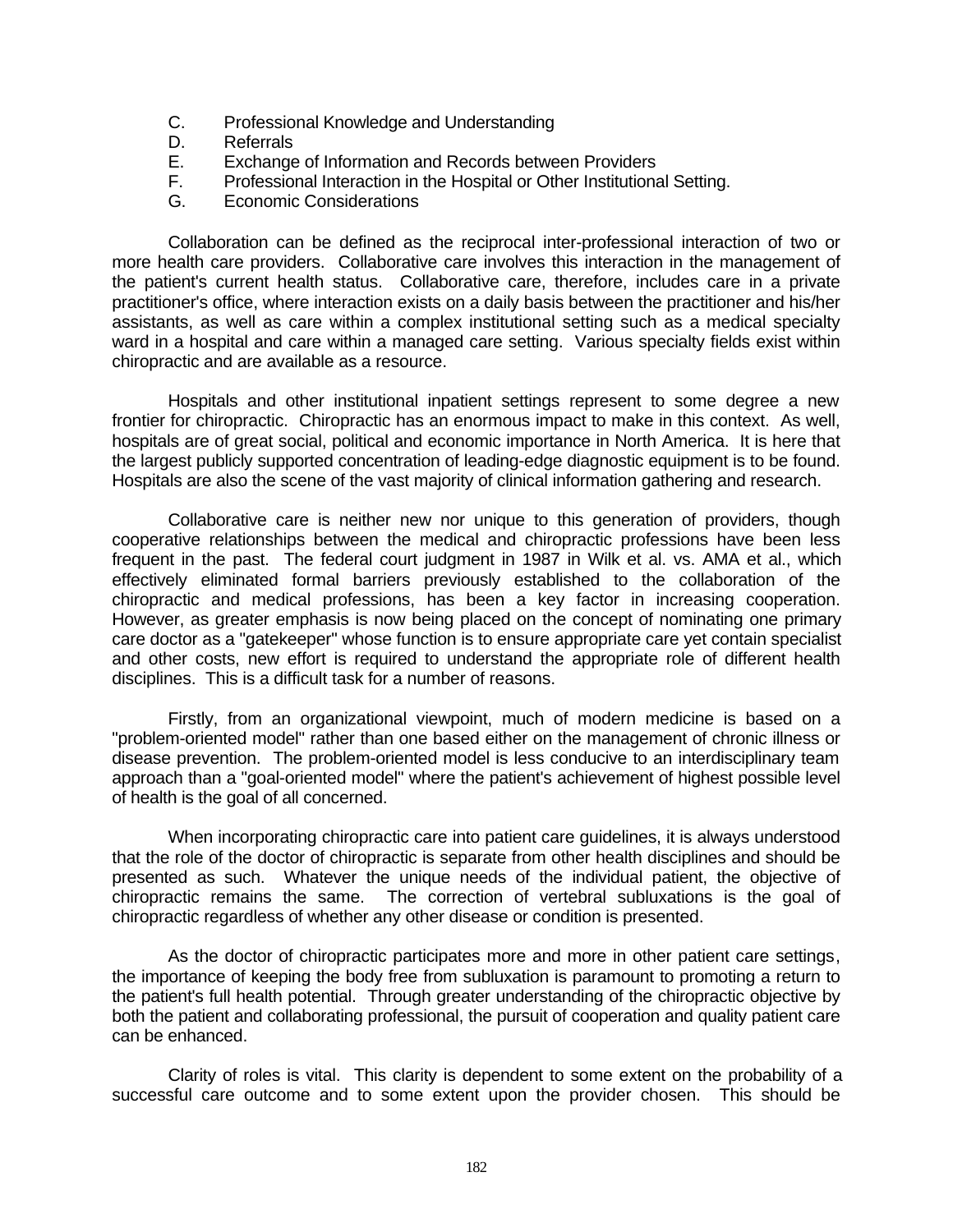understood when clinical policies and guidelines are made on decision-making in patient management. Dixon has noted that while policies can be helpful in simplifying complex clinical dilemmas, they have at times been adopted without evidence of benefit and that research studies using appropriate clinical methodology should be encouraged in order to prevent useless or even dangerous algorithms of care.

The development of wise patient care guidelines, incorporating the many approaches available in health care today, should provide for the most effective balance of resources for the patient's needs. Determining the role of each profession in the various algorithms for patient management should reflect the varying and unique needs of each individual patient. Developing such algorithms, which are currently not in place nationwide, may reasonably be expected to have a significant impact on health outcomes in general, as well as on the difficult interprofessional issue of cost-containment. To that end, for example, Wenneberg has stated that patients' understanding of their care options is anticipated to be a major contributing factor in their care selection. He noted that health care allocation by patient preference is likely to be cost-effective because patients prefer and select less invasive, less expensive treatments. It is in the best interest, therefore, of all concerned that the health care system have all its professional resources, and ready information on them, available to all patients.

Initially, as the chiropractic profession explores the arena of collaborative care more fully, documents generated by practitioners engaging in this work and setting out inter-professional referral protocols can serve as guidelines. As part of the health care system at large, however, the chiropractic profession must now begin to focus more of its resources in researching and developing clinical standards relevant to collaborative care. As noted earlier, such efforts are needed to meet the many and varied needs of all patients.

## **CONSULTATION, HISTORY & EXAMINATION**

## **I. OVERVIEW**

The chiropractic case history and pediatric examination are concerned with the accumulation of information pertinent to the overall health status of the child. The history and examination of the child is unique and age specific, and needs to be employed when a child presents for chiropractic care. The following is a comprehensive set of history questions, which can to be applied in an age, appropriate manner, according to the specific needs and condition of the patient, as determined by the judgement of the attending doctor.

## **II. HISTORY**

CHIEF COMPLAINT/ Reason for Seeking Chiropractic Care

PRESENT ILLNESS/PROBLEM (if any)

Onset Progress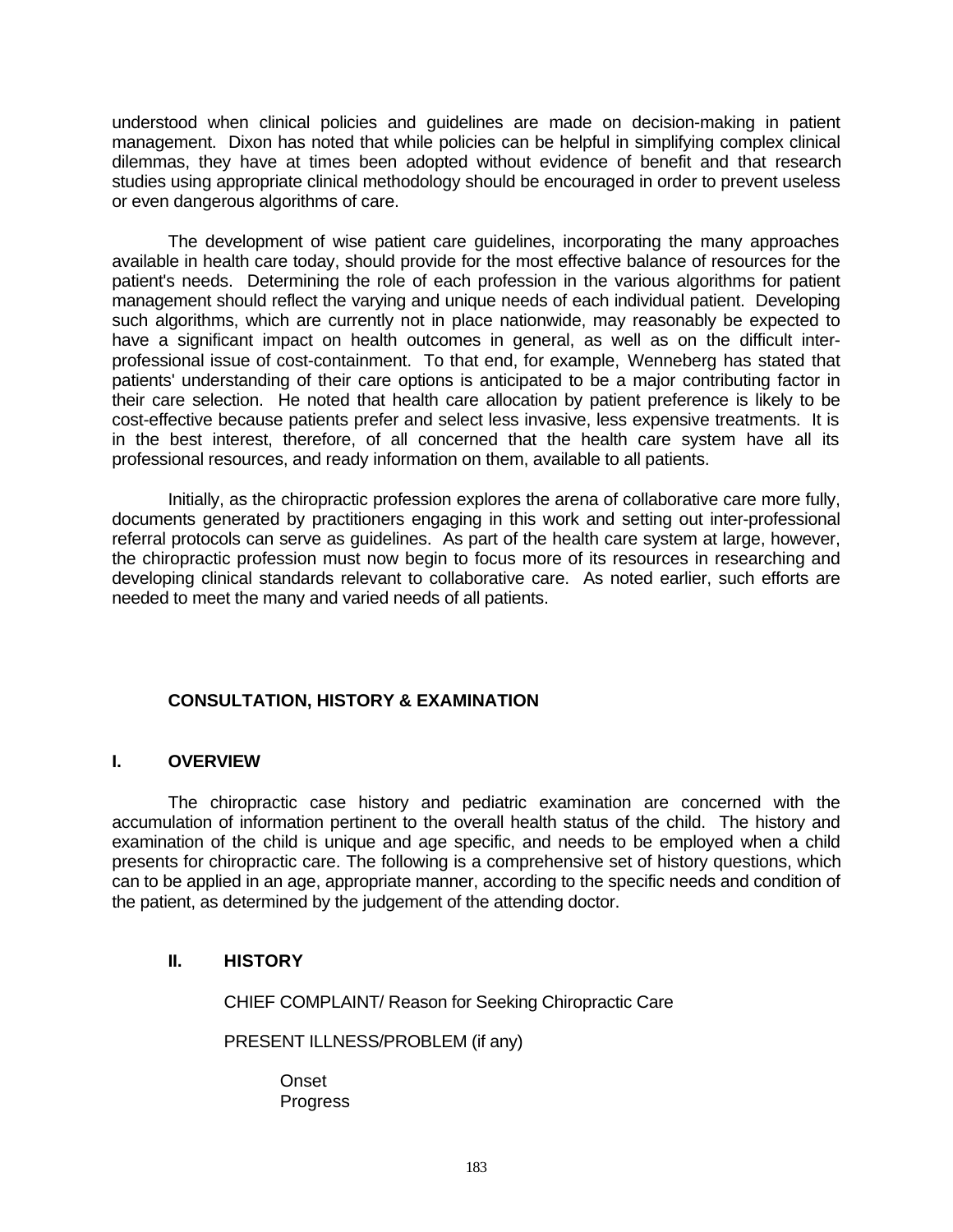Duration **Quality Severity** Exacerbation/ Remission **Frequency** Radiation **Treatment** Location

### PAST HISTORY

### Birth History

- Prenatal Care Prenatal Complications Length of Labor Vaginal / C-section **Forceps** Anesthesia Quality of labor **Presentation** Length/ weight Birth Complications Apgar Score
- Feeding History Breast/Bottle Types of Formula Solid foods Food allergies

## FAMILY HISTORY

Health status of parents Health status of siblings Health status of grandparents History of congenital problems History of genetic problems History of infertility History of mental or other problems History of illness within the family/i.e. diabetes

## **MILESTONES**

Age child sat up Age child rolled over Age Child crawled Age child crept Age child walked Age child took first steps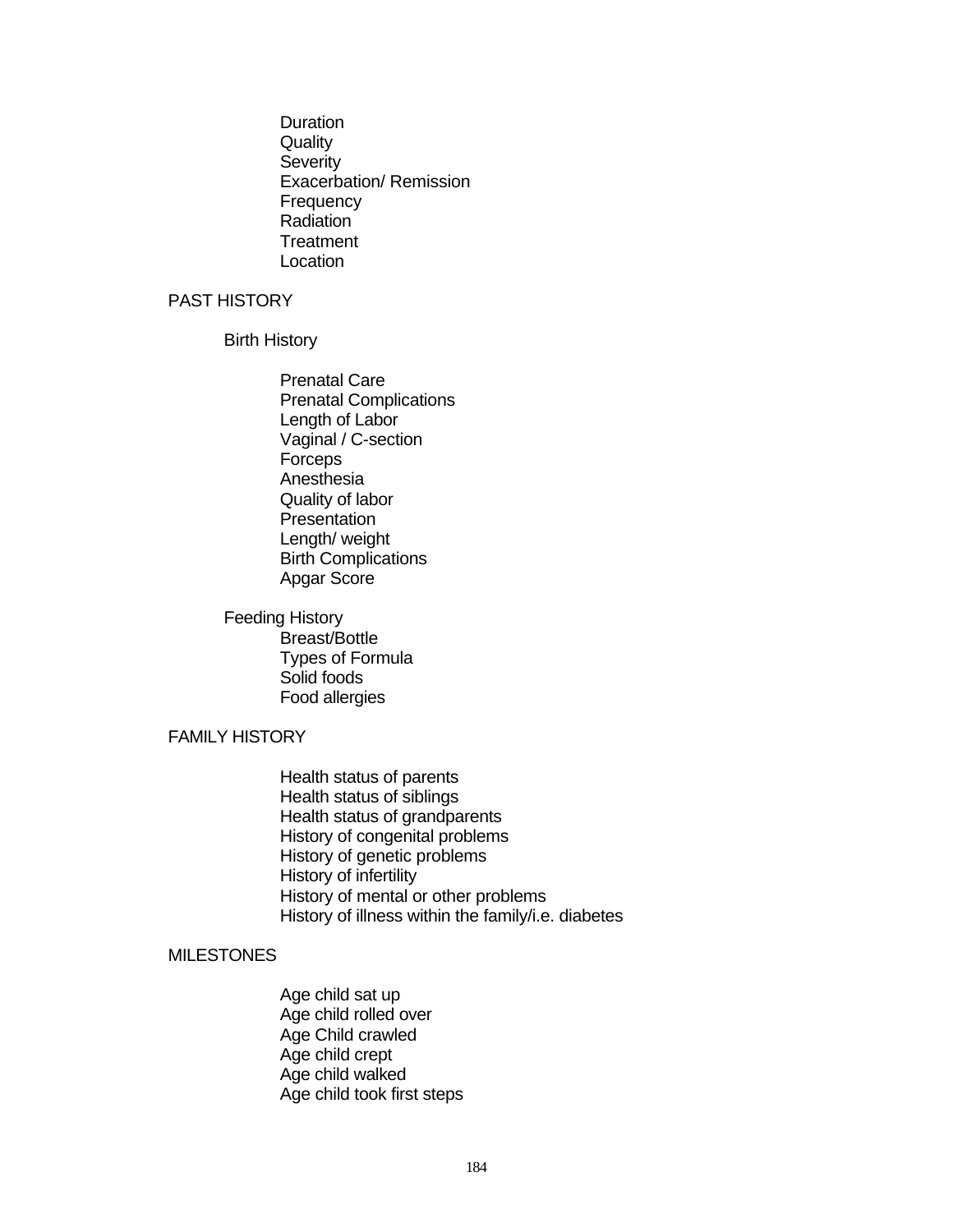Age child began to babble Age child put two words together Is the child toilet trained?

### VACCINATION HISTORY

Has the child been vaccinated? Fully/ Partial If child has had vaccination which ones and when Did the child have any reaction adverse or otherwise?

### ILLNESS HISTORY

Has he child been ill since birth? If the child has been ill, with what and what treatment did the child receive? Frequency and duration of illness History of broken bones History of hospitalization

#### PRIOR CARE

What type of care ha the child received and for what? Medical/osteopathic/chiropractic/dental **Other** 

### SOCIAL HISTORY

Dos the child interact with adults Does the child interact with peers? Does the child have any attention problems? Does the child appear to play with toys?

## REVIEW OF SYSTEMS

General Appearance Nourishment, height, weight, growth, etc. **Skin**  general appearance, color, swelling dryness, rashes, etc. Head/ Neck swelling, headaches, pain, dizziness, vertigo, lymph node Ears pain, swelling, pinna, infection, discharge, ringing etc. Nose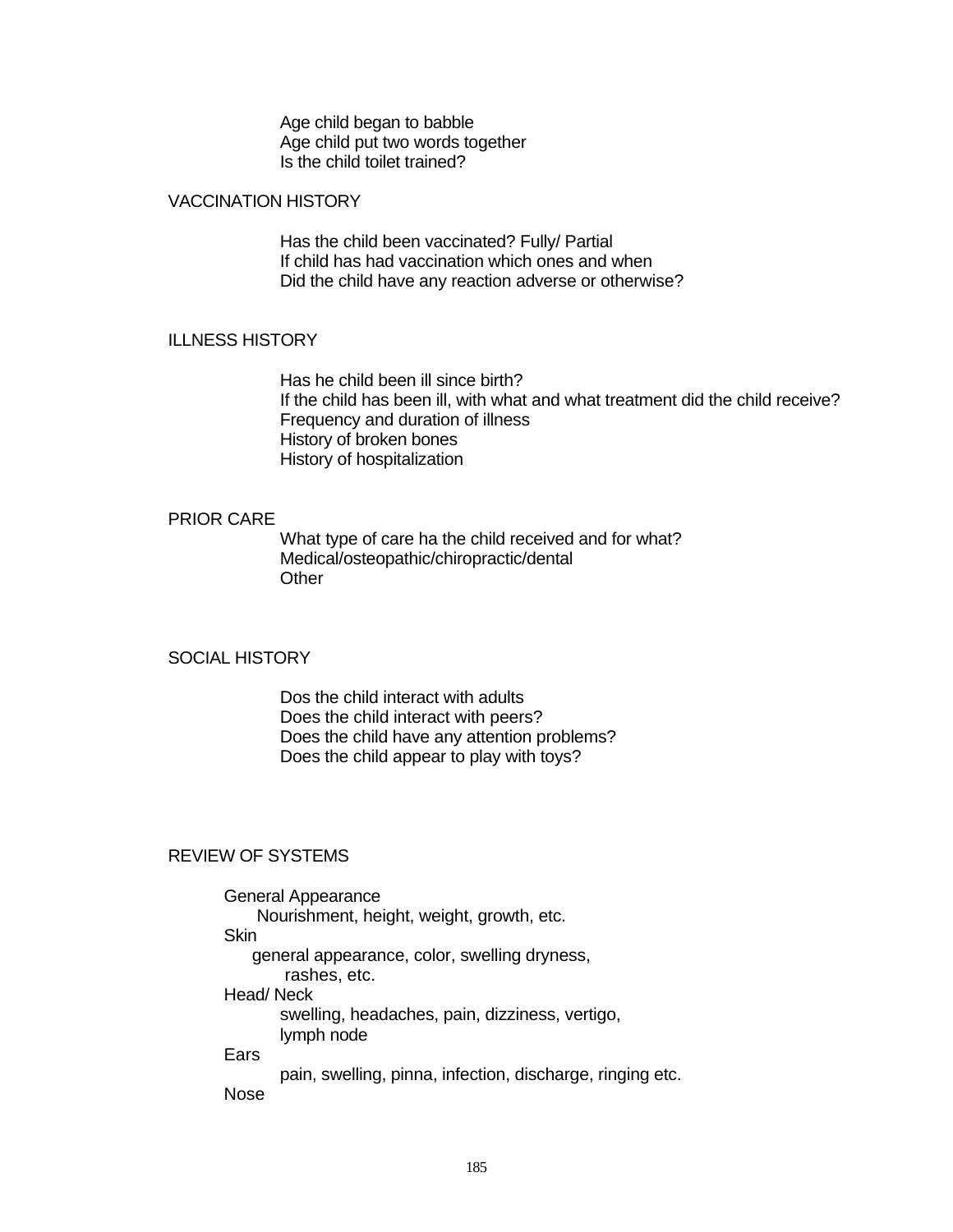nosebleeds, discharge, difficulty smelling, etc.

## **Throat**

tonsil swelling, teeth, gums, bleeding, soreness, tongue, etc.

### **Respiratory**

difficult breathing, cough, sputum, bronchitis, history of asthma, etc. **Cardiovascular** 

Heart murmur, heart defect, palpitations, great vessel defects,

chest pain, etc.

**Gastrointestinal** 

bleeding, upset, abdominal pain, nausea, vomiting, diarrhea, constipation, belching, food intolerance, etc.

### Genito-urinary

bladder infections, kidney infections, difficulty urinating, bed wetting,onset of menses, difficulty with menses, onset of puberty, testicular pain, vaginal discharge, vaginal pain, undescended testicles

## Musculoskeletal

pain in spine/ joints, difficulty walking/ crawling, muscle pain sports injuries, stiffness,congenital abnormalities

## **Neurological**

Seizures, numbness, tingling, loss of feeling/sensation, loss

of balance, lack of speech, loss of eye contact, delayed development,

## Psychiatric/ Social

anxiety, difficulty with peers, depression, mood swings, attention difficulty, nervousness, antisocial behavior

## Endocrine/Hematological

Sweating, dryness of skin, moth, anemia, excessive hunger, bruising, bleeding, thirst, diabetes

## **III EXAMINATION**

## GENERAL APPEARANCE

Does the child appear well nourished? Does the child appear over or underweight? Does the child appear to be happy and interactive? Does the child appear to act age appropriate?

### **SKIN**

Lesions, cafe-au-lait spots, mila, rashes,hemangiomas, dermatitis, urticaria, tinea, pityriasis rocacea etc.

### HEAD / NECK

bumps, lymph node swelling, hair discoloration, hair loss, rashes, head tilt Thyroid, sutures, cranium

### EYES

bilateral tracking of objects, focusing, strabysmus,visual acuity, lateral planes of gaze eye deviations, conjunctiva, sclera, colorblindness, eyelids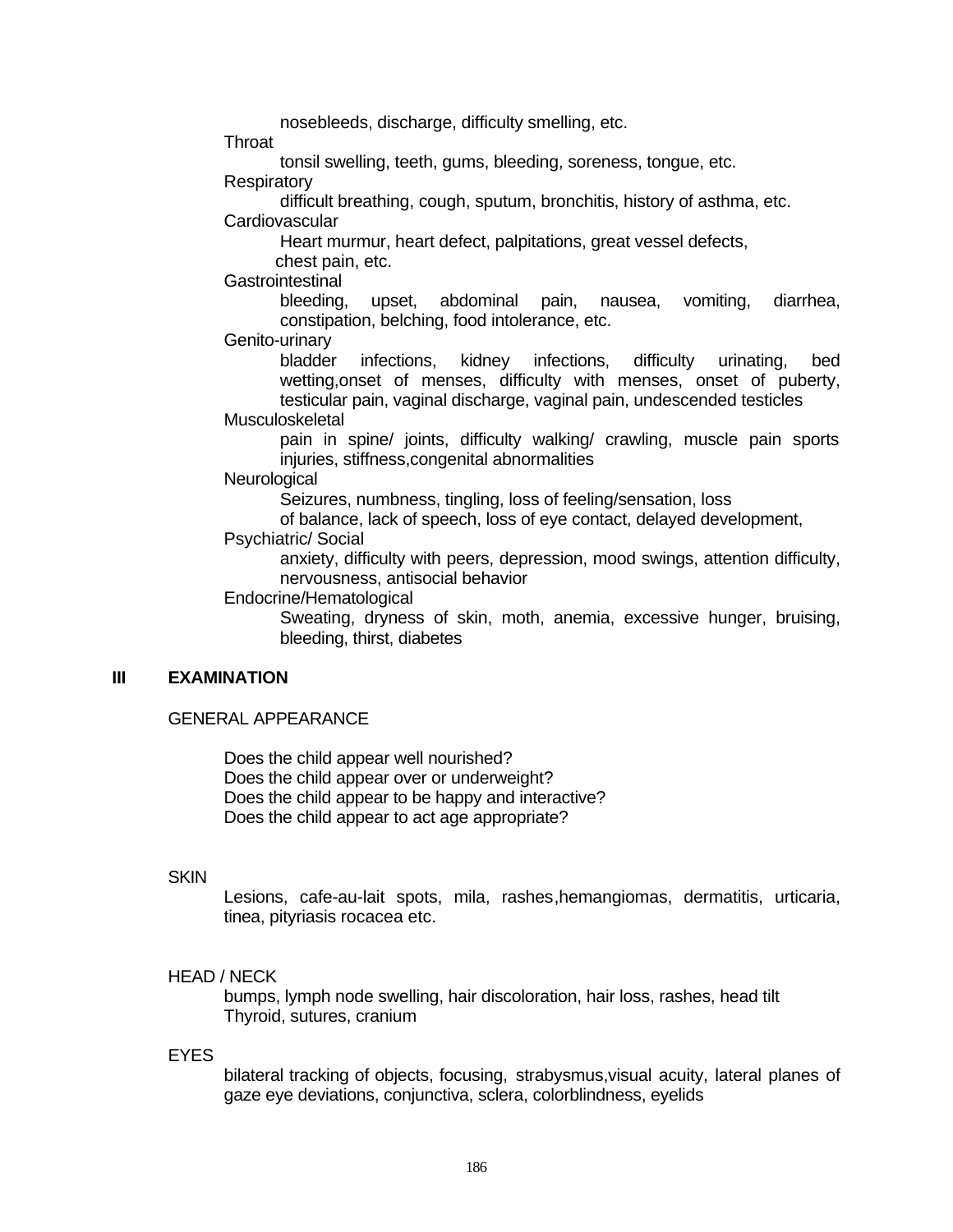## EARS

otoscopic examination, pinna size, shape, form, rinne, tine, periauricular examination

#### NOSE

foreign bodies, discharge, nasal mucosa,form, displacement

#### MOUTH/THROAT

Tonsils, tongue, swellings, lymph node swelling, salivary glands, discoloration, plaques, pharynx, sores

### LUNGS

Inspection, auscultation, palpation, percusssion,lymph node swellings, excursion

### **HEART**

Inspection, auscultation, murmurs, palpation, percussion

### ABDOMEN

Inspection, bowel sounds/ auscultation, percussion, palpation, light/deep, organ palpation, swelling, organ enlargement, lymph swelling, rebound tenderness

### NERVOUS SYSTEM

Infantile Automatisms Rooting **Sucking** Babinski Fencer/ tonic neck Reverse fencer **Stepping Gallant** Perez Startle/Moro Grasp **Blink** 

Cranial Nerves

- I Olfactory
- II Optic
- III Oculomotor
- IV Trochlear
- V Trigeminal
- VI Abducens
- VII Facial
- VIII Vestibulochochlear
- IX Glossophyngeal
- X Vagus
- XI Accessory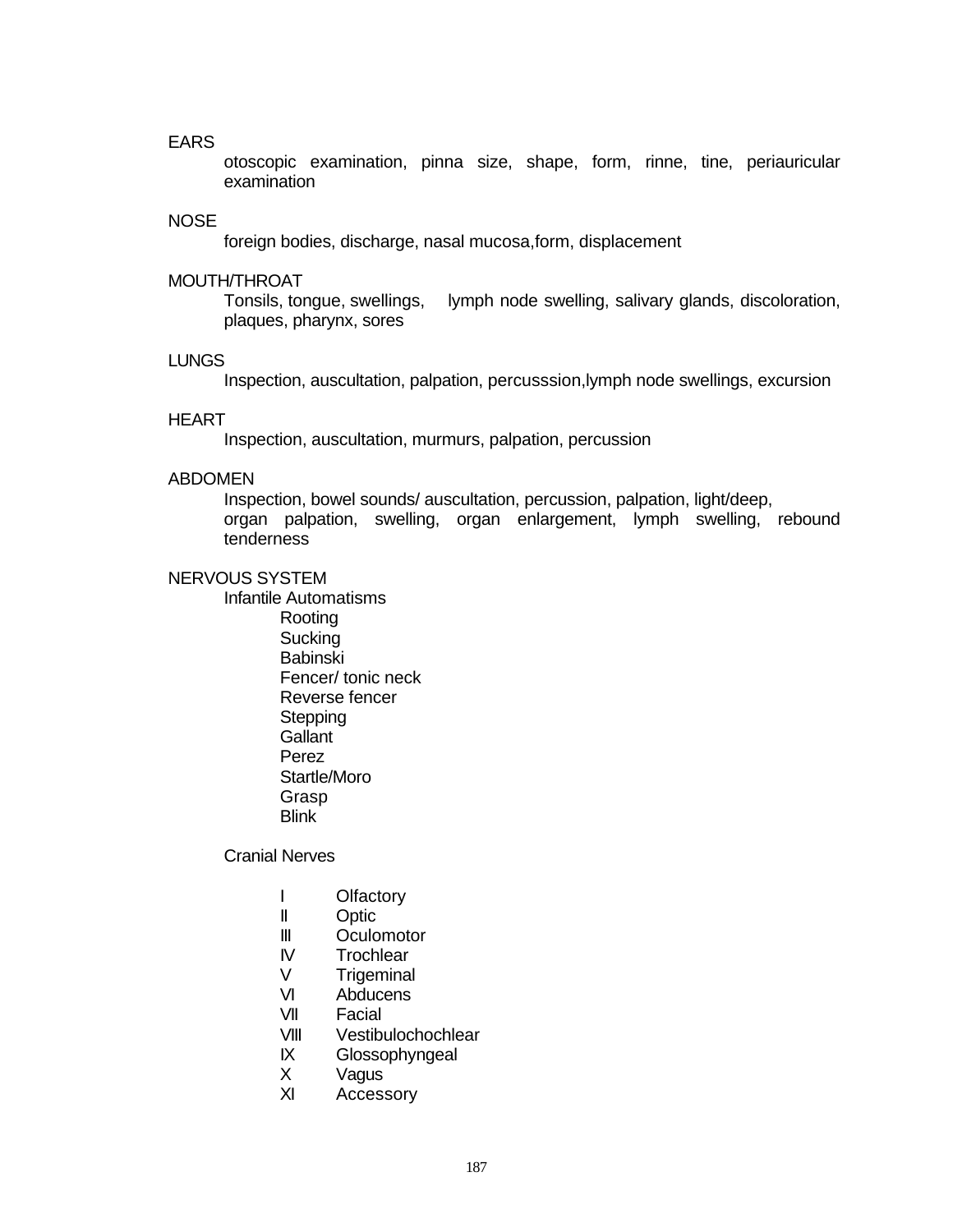### XII Hypoglossal

### Reflexes

Jaw **Brachioradialis Biceps Triceps** Patella cremasteric Abdominal Achilles **Chaddock** babinski

Dermatomes

Vibratory sense

Pain/ temperature

Toes walking/ heel walking/ heel to toe walking

Muscle testing

#### MUSCULOSKELETAL

Postural Observation Gait Observation Range of Motion **Cervical Thoracic** Lumbar **Extremities** Inspection/ palpation of muscles scoliosis screening Leg length deficiency body symmetry **Handedness** 

### SPINE/CRANIUM

Inspection/ Observation Gait Observation Postural Examination Static palpation Motion Palpation Spinal Muscle Imbalance Para spinal edema/lymph node selling Leg length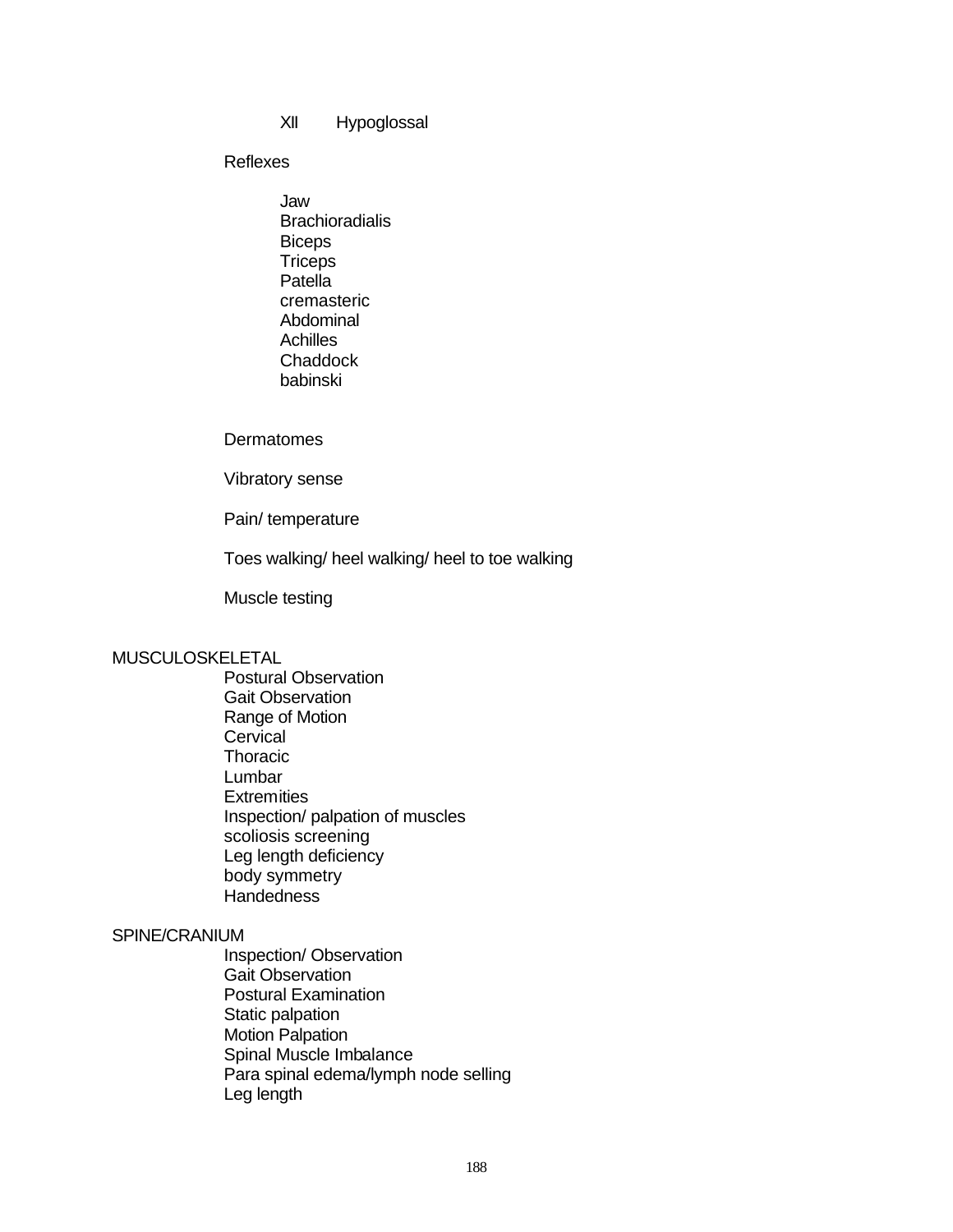Body symmetry: guteal , scapular, iliac crest cranial sutures/ cranial torque/ head tilt **Instrumentation** Muscle testing

Many of these examination parameters are utilized based on an age specific and presentation specific basis.

Specific literature on the appropriate history and examination techniques for the chiropractic practitioner can be found in numerous texts. The reader is directed to those texts listed in the bibliography for detailed description of such techniques. The intent of this chapter is not to serve as a teaching tool. Rather, the purpose is to assist in establishing guidelines related to acceptable history techniques to be used by the practitioner.

The history-taking procedure has been considered the most clinically sophisticated and complex task used by health care providers. Its purpose is to provide the clinician with one or more diagnostic impressions. These are then confirmed or altered following the judicious selection of additional tests -- and it can be noted in the literature that this process does indeed occur. Much of the information that will lead a clinician to a management plan then is gained very early in the doctor patient/parent interaction.

The history and physical examination of the child is extremely important. Firstly, it requires the participation of the parent/guardian/care-giver as well as that of the child. In the very young child the information obtained in the history is solely dependent upon the parent/ guardian/ care-giver. In addition it is important to note that the parent who is not the primary caregiver may not be the best source of information with respect to the history. It is therefore incumbent upon the doctor of chiropractic to encourage all who care for the very young child to participate in the history taking process. With respect to the older child, the child's own participation in the history process is invaluable and should encouraged.

When a long term or chronic problem is at issue, it is important to gather additional information after obtaining the proper consent forms, from the child's other health-care providers as well as teachers, coaches, and others.

### **MODES OF CARE**

This section provides a generic topical summary of typical chiropractic procedures in current use for the pediatric population. Most chiropractic named technique procedures consists of a combination of various analytic and treatment components. Clinical practice and scientific investigation are ongoing processes and it is understood that this document is a dynamic entity that will require modifications as new knowledge becomes available.

## **A. Use of ineffective or unsafe mode of care**

Due to the developing nature of the pediatric spine and nervous system, some modes of care need to be modified. The nature of the pediatric spine is cartilaginous with active growth plates.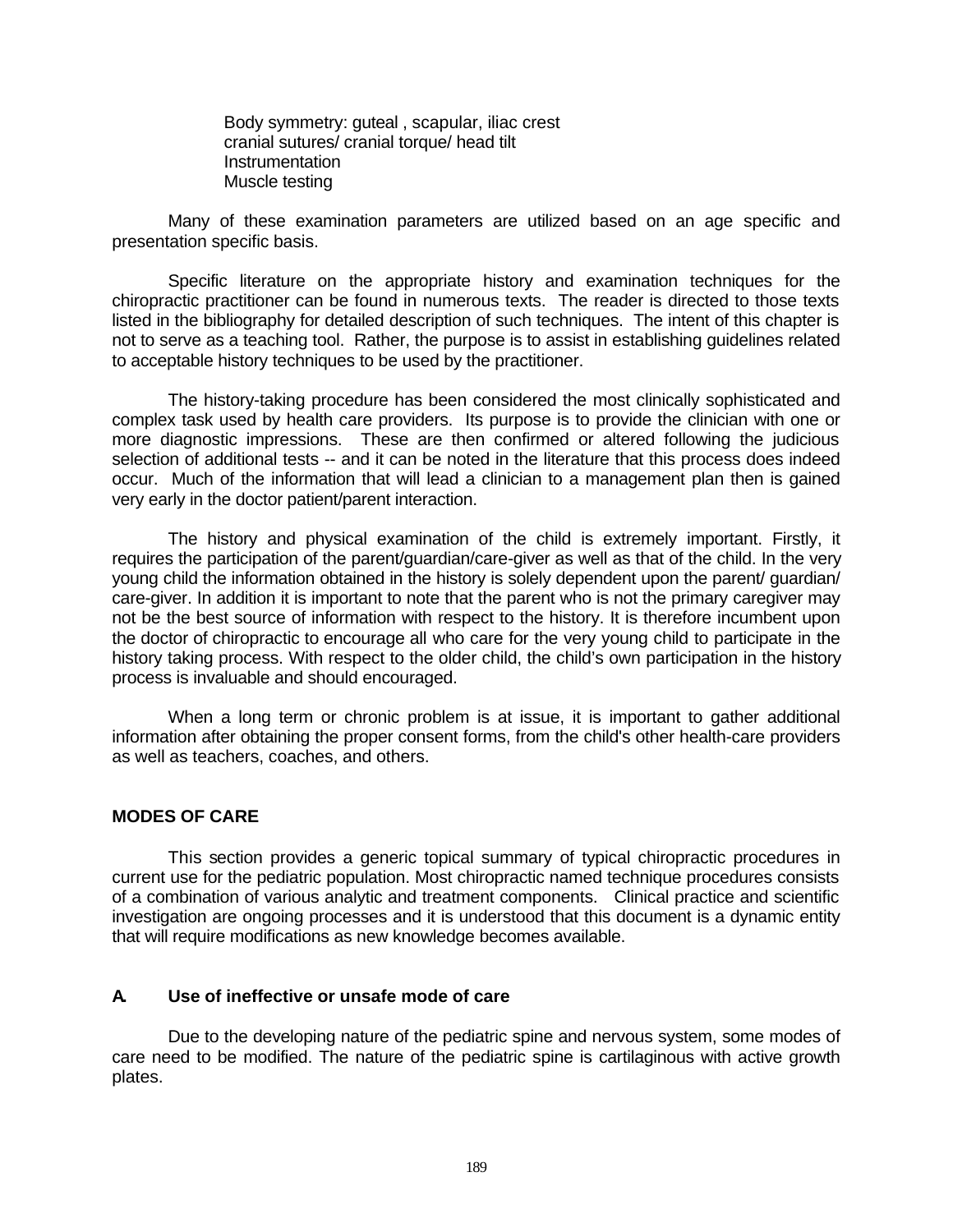The normal ranges of motion of the pediatric spine exceed those of the adult. Any adjustment performed which velocity, thrust, extension, lateral flexion, rotation, extension, flexion, axial distraction and traction require modification for the pediatric patient. Any lack of specificity in adjusting the pediatric spine is contraindicated.

- B. Chiropractic adjustment modes 1. High velocity thrusts with high force CONTRAINDICATED 2. High velocity thrusts with recoil INDICATED WITH MODIFICATION TO ROM AND THRUST 3. Low velocity thrusts without recoil INDICATED WITH MODIFICATION TO ROM AND THRUST 4. Low velocity thrusts with recoil INDICATED WITH MODIFICATION TO ROM AND THRUST 5. Sustained force INDICATED WITH MODIFICATION TO FORCE 6. Blocking techniques INDICATED WITH MODIFICATION TO EQUIPMENT 7. Manually assisted mechanical thrusts INDICATED WITH MODIFICATION TO THRUST 8. Mechanically assisted manual thrust INDICATED WITH MODIFICATION TO THRUST 9. Low velocity controlled vectored force INDICATED WITH MODIFICATION 10. Cranial/Sacral Adjusting INDICATED WITH MODIFICATION 11. Myofascial / Soft Tissue INDICATED WITH MODIFICATION 12. Extremity Adjusting INDICATED WITH MODIFICATION C. Non-manual Procedures 1. Exercise and Rehabilitation
	- 190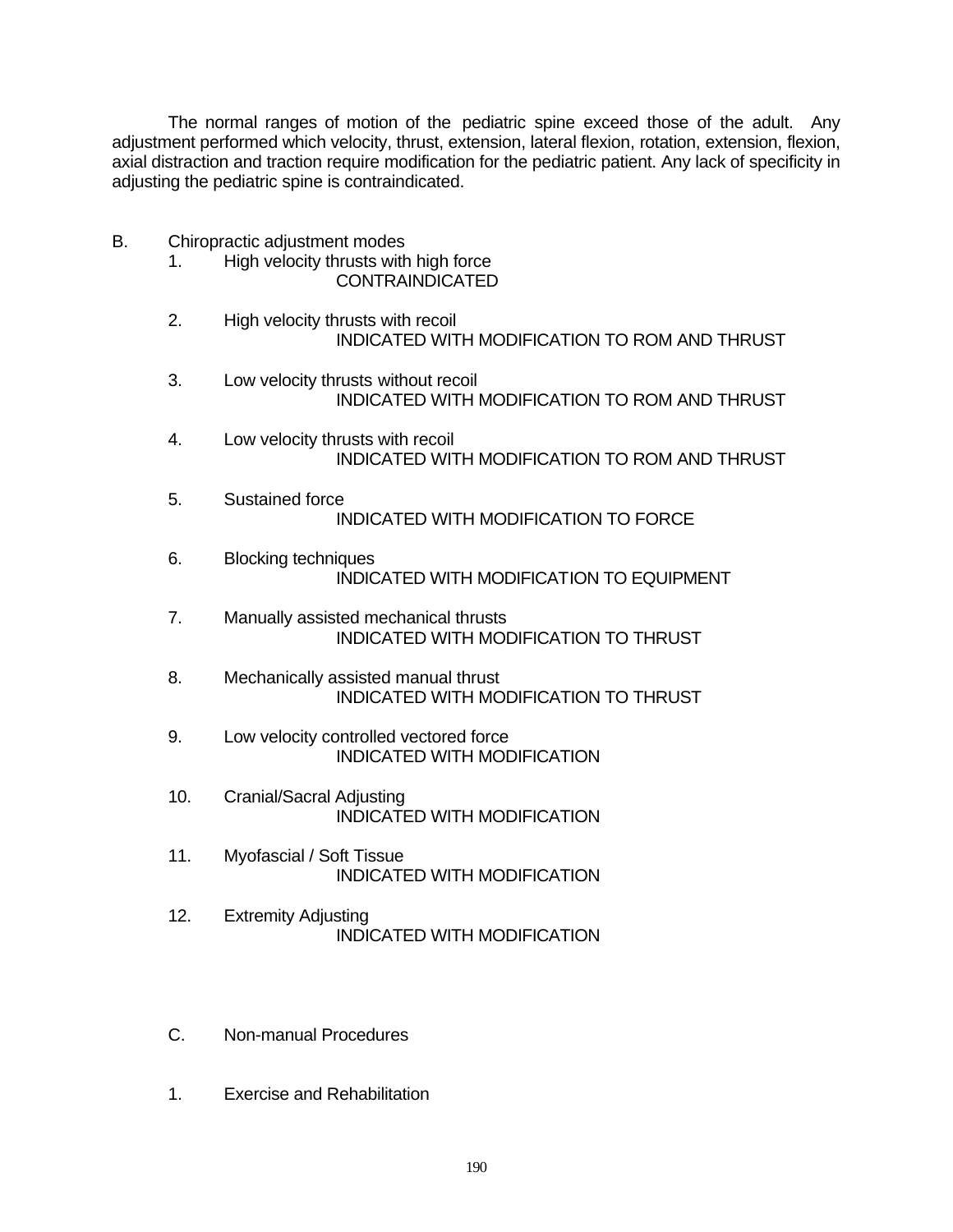## INDICATED WITH MODIFICATION

- 2. Education Procedures INDICATED
- 3. Electrical Modalities AGE SPECIFIC INDICATION
- 4. Thermal Modalities AGE SPECIFIC INDICATION
- 5. Ultraviolet NOT INDICATED
- 6. Ultrasound and Phonophoresis AGE SPECIFIC INDICATION
- 7. Bracing /Supports / Orthotics AGE SPECIFIC INDICATION
- 8. Traction AGE SPECIFIC INDICATION
- 9. Nutritional Advice INDICATED
- 10. Lifestyle Recommendation INDICATED
- 11. Wellness Care/Prevention Health Promotion/Spinal Hygiene INDICATED

## **FREQUENCY & DURATION OF CARE**

Specific parameters of care appropriate for each individual pediatric case areimpossible to define. Each case must be evaluated with complicating factors, concomitant conditions and all other extenuating circumstances taken into consideration in order to assure the patient maximum benefit through chiropractic care.

Pediatric patients progress at a different rate from adults therefore it is important that adult guidelines not be overlaid on the pediatric patient. Since the nature of pediatric care is somewhat different again, individualization is paramount. In addition, the subjective and objective findings associated with chiropractic care of the pediatric patient is significantly different than that of the adult population.

## **Principles of Case Management**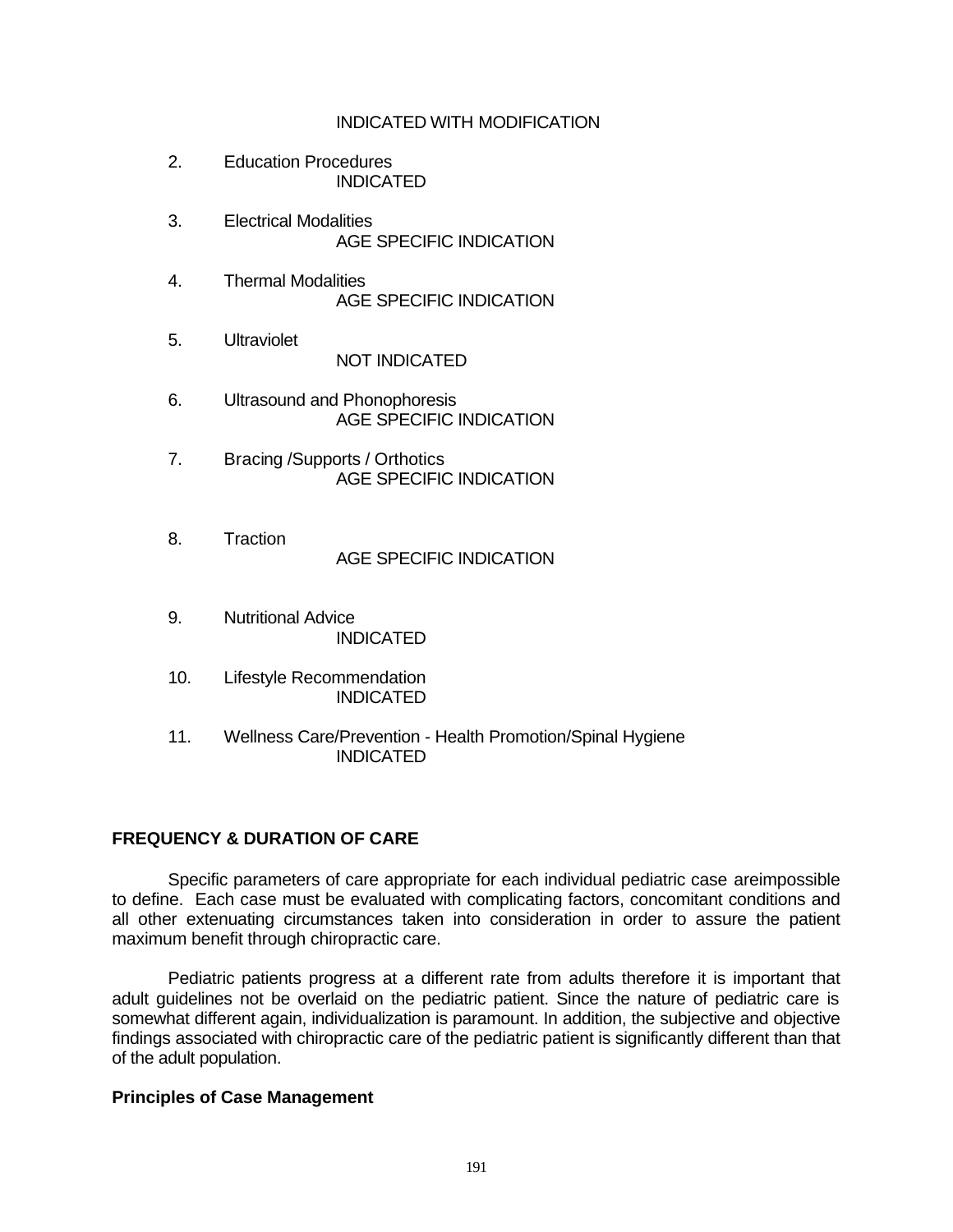The primary missions of health care delivery are to provide sufficient care to restore health, maintain it, and prevent the occurrence or recurrence of injury and illness. The practical boundaries on what will constitute necessary and sufficient care are situational. However, guidelines framing expectations of care outcome can be drawn from the literature and adapted by practical experience on a case-by-case basis.

Chiropractic shows the unique ability to determine sub-clinical spinal disorders such as any of the components of the vertebral subluxation complex, known to precede symptoms/end stage conditions eliminating the need for the most part of crisis intervention. A key principle is that chronicity should be prevented wherever possible. Patients who are at risk for becoming chronic show characteristic patterns involving their illness and life situations.

## **III. RECOMMENDATIONS**

The frequency with which a particular patient needs to see their chiropractor is based on the subjective findings, if applicable and the objective clinical findings and the opinion of the doctor. There is no set template on the number of visits needed to obtain maximum chiropractic improvement for the population as a whole. Each patient who presents at the chiropractic clinic is unique and different and must be treated as such.

Some of the factors which need to be taken into consideration is the age of the patient, type of work or daily activities, trauma or aggravation, stability and function ability of supporting structures (muscles and ligaments) the structural integrity of the spine and its articulations (degeneration, demineralization, biomechanical loss or failure). These and other factors are the considerations which go into making a plan of care/number of visits for each patient.

After a patient starts an initial program of care they will be re-examined/re-assessed at proper intervals. This is done to determine the patient's response to care and if the frequency can be reduced or needs to be increased and/ or if a referral is necessary. The re-exam/reassessment may be performed several times during the course of care until the patient reaches maximum chiropractic improvement (MCI). Maximum improvement varies with each patient and will depend on those factors noted above. Once a patient reaches MCI they are released from care and recommended to a PRN basis or other type program which they and their chiropractor agree upon.

The following shall serve as a guideline. It is important to note that with proper documentation additional care or alteration of care schedule may be warranted for the categories of conditions and levels of care listed herein.

### Additional Definitions

| Phase I, II, III, IV: | These phases refer to the radiographic presentation of the (subluxation)<br>degeneration which occurs in the spine. (Hadley MD). |
|-----------------------|----------------------------------------------------------------------------------------------------------------------------------|
| Acute:                | New condition, not exceeding 12 months duration                                                                                  |
| Chronic:              | Old condition, duration of longer than 12 months                                                                                 |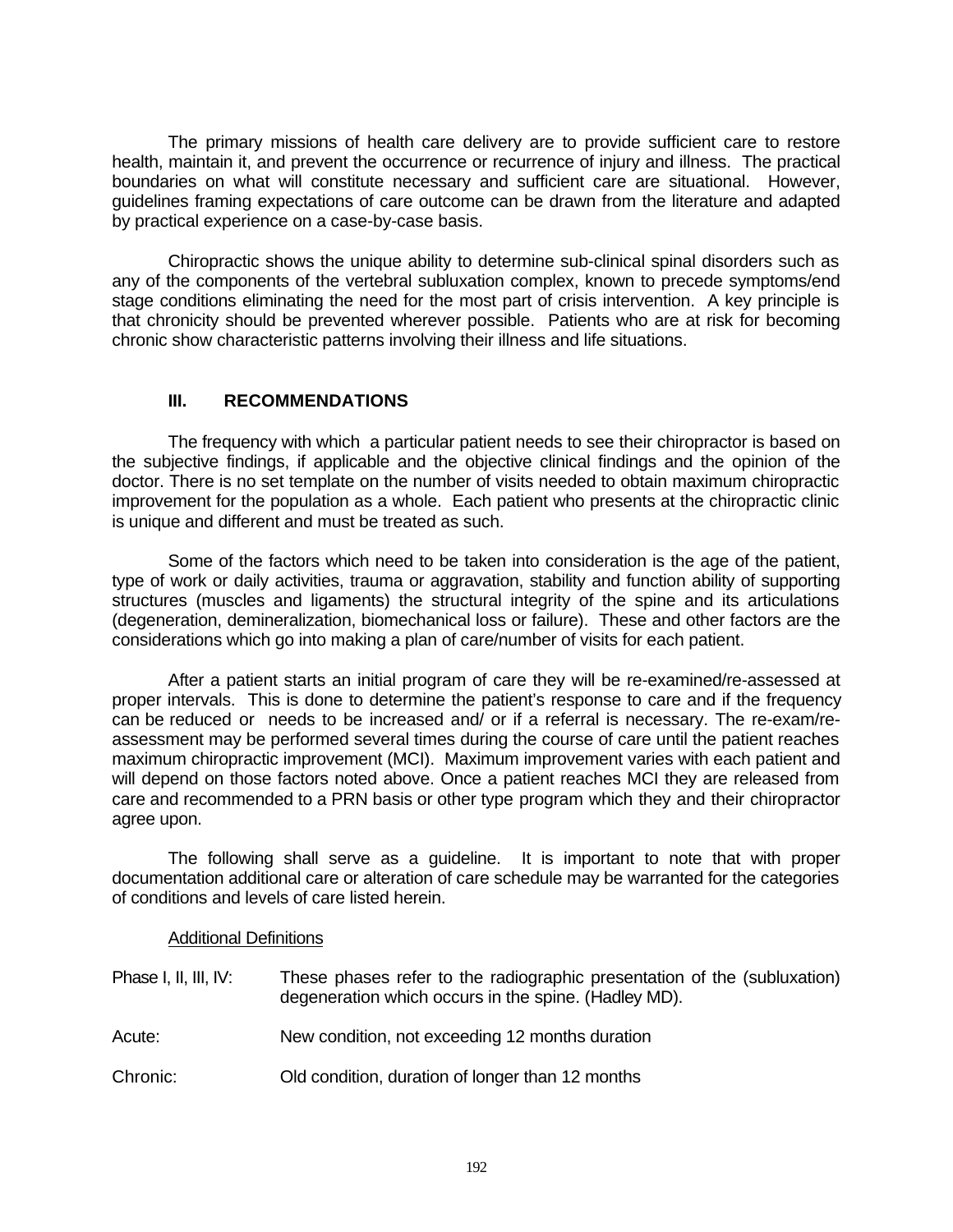| Trauma:      | Onset due to accidental/intentional injury.                                                                                                                                               |
|--------------|-------------------------------------------------------------------------------------------------------------------------------------------------------------------------------------------|
| Non-trauma:  | Symptoms which arise insidiously.                                                                                                                                                         |
| Clinical:    | That condition which has overt signs and symptoms.                                                                                                                                        |
| Subclinical: | A condition the signs of which require investigation and in which overt<br>symptoms have yet to occur, and would go unnoticed with progressive<br>degeneration until it becomes clinical. |

The nature of chiropractic care for the pediatric patient is unique. While one child may seek chiropractic care for the subluxation patterns that occur as part of the birth process, another may seek chiropractic care as a result of a genetic disorder which has causes subluxation as a significant chronic component. The nature of the care therefore, with respect to the duration is significantly different.

Subluxation as we have seen earlier in these guidelines can result from a myriad of stresses on the pediatric spine. The child who presents without symptomatology may still present with spinal subluxations. Frequently in the pediatric population, due to the nature of the growing spinal structures, and the lack of a maturity of the neurological system, the presence of subluxation is without pain or symptomatology. In the presence of symptomatology, it is likely that the level of subluxation is greater, and may require a longer duration of care, with a greater frequency.

In addition the chronic nature of a pediatric condition, such as cerebral palsy may require lifelong chiropractic care to minimize subluxation and to maintain optimum functioning in the child and subsequently in the adult.

Accidents are the lading cause of pediatric morbidity. Trauma therefore needs to be addressed frequently in the pediatric population, and the subluxation patterns and changes caused thereby. Birth trauma, generalized falls and developmental patterns, may present another level of subluxation in the child. Automobile accidents, and the flexion-extension injuries caused by these accidents can have a significant impact on the developing spine of the child, and therefore the subluxations caused by these automobile accidents need to be addressed by chiropractic care. The following are some of the categories of possible subluxation causes in the child:

| <b>ACUTE-</b>         | trauma, accidents, falls, birth trauma, toxic exposure                                                                                                |
|-----------------------|-------------------------------------------------------------------------------------------------------------------------------------------------------|
|                       | NORMAL DEVELOPMENT- achievement of normal milestones such as sitting up crawling,<br>walking etc.                                                     |
| ABNORMAL DEVELOPMENT- | those caused by the presence of congenital/ genetic<br>considerations such as portcullis, cerebral palsy, muscular<br>dystrophy, and autism, ADD/ADHD |
| PATHOLOGY-            | those caused by the presence of pathology such as<br>fracture, disease etc.                                                                           |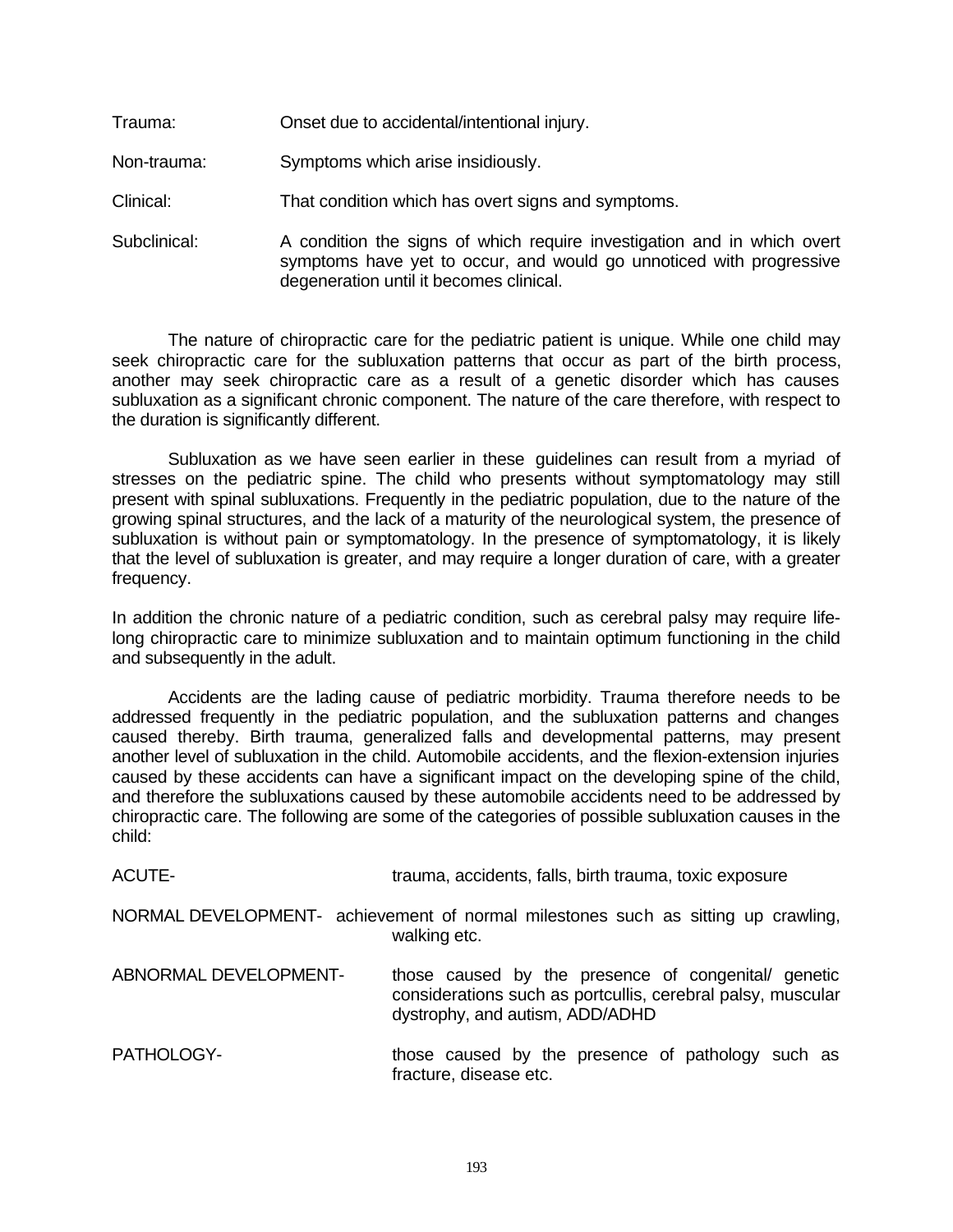While these categories are not all inclusive, they should serve as a guideline. There can be considerable overlap between the categories in a child and there can also be the presence of only one category.

The question of supportive care for the child is often presented. The following can serve as a guideline for supportive chiropractic care for children:

The necessity of long term palliative care or supportive care should accomplish one or more of the following goal in order to be considered necessary and appropriate:

- 1. Care of an exacerbation to return the patient to pre-exacerbation status.
- 2. Improvement or maintenance of activities of daily living.
- 3. Improvement or maintenance of work status.
- 4. Increase of functional strength.
- 5. Increase stamina, endurance and activity tolerance.
- 6. Increase functional range of motion.
- 7. Improve mental attitude.
- 8. Decrease need for, or amount of, medication.
- 9. Prevention of surgical intervention when appropriate.
- 10. To attain optimal expression of life.

## **V. COMMENTS**

In the course of the management of a chiropractic case the objective indicators of vertebral subluxation(s) and other dysfunctional articulations and structures demonstrated during Level I (see glossary for definition of levels of care) care may decrease. As the patient's clinical indicators are minimized and spinal function improves and stabilizes, the frequency of care is reduced and the patient is advanced to Level II care. Some of the variables considered during the evaluation of the patient's status include, but are not limited to age, occupation/lifestyle, past metabolic history, past history of injuries/fractures/surgeries, genetic predisposition, amorphic spinal structure, cortical and medullary bone irregularities, bone density irregularities, articular irregularities, joint irregularities, chronic adaptive postural and structural changes, chronicity, the number of spinal subluxations present, patient tolerance to active care, and the degree of patient cooperation.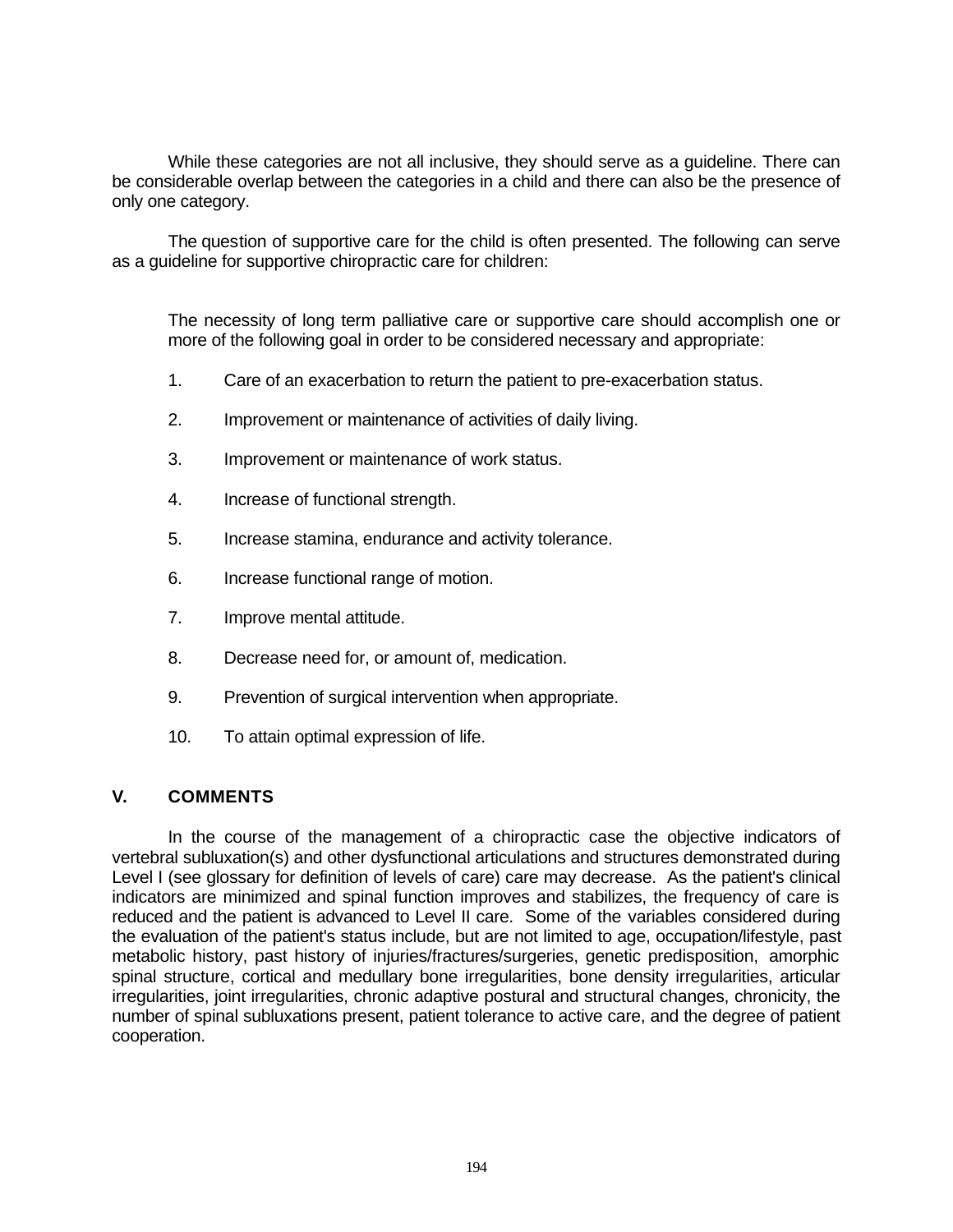When a patient has demonstrated sufficient reduction of clinical indicators of vertebral subluxation and other dysfunctional articulations and structures, they should be advanced from Level II care. The chiropractor should then recommend Level III care.

At some point during a patient's care, the practitioner may note that those clinical indications of vertebral subluxation and other dysfunctional articulations and structures (including, but not limited to those found by motion and static palpation, instrumentation, radiography, etc.) are becoming either more or less noticeable. In order to ascertain the optimal elapsed time period between chiropractic office visits, the practitioner would then begin the process of decreasing or increasing visit frequency. Should the indicators for the presence of a vertebral subluxation and other dysfunctional articulations and structures are imperceptible or absent, in the clinical opinion of the practitioner, office visit frequency would be decreased. At some point in this process, however, the indicators for the presence of a vertebral subluxation and other dysfunctional articulations and structures may again be manifested, necessitating a chiropractic adjustment and a reassessment of visit frequency.

The concerns of the public regarding health care have shifted to an active responsibility for their physical well being. Patients who understand the major objective of chiropractic knowingly choose this approach to help them maximize their health potential. Scientific evidence identifies components of the vertebral subluxation and other dysfunctional articulations and structures and may reveal physiologic changes that occur after the correction of the vertebral subluxation and other dysfunctional articulations and structures. Moreover, it is observed clinically that dramatic changes may occur after the correction of a vertebral subluxation and other dysfunctional articulations and structures. Most chiropractors have observed changes after spinal adjustments that affect major body systems and the patient's complex metabolic system. The clinical explanation for these changes is associated with improved natural functions. When interference to the nervous system is reduced, the body's capacity to heal and thrive is rekindled. Vertebral subluxations and other dysfunctional articulations and structures may occur during the birth process, therefore, it is imperative that chiropractic care should begin as soon as possible. Chiropractic care should continue, in accordance with the patient's needs and the chiropractor's clinical opinion, for the life of the patient.

## **CONTRAINDICATION & COMPLICATIONS**

 While chiropractic procedures have consistently been demonstrated to be comparatively safe, special caution is warranted with certain conditions. Prevention of complications from chiropractic care is facilitated when good professional judgment is exercised and quality care is provided. Elements common to all primary care practitioners include sufficient history taking and record keeping, thorough examination, timely re-evaluation procedures throughout the course of case management, good communication with the patient and appropriate response in the event that an unexpected incident does occur. If a significant adverse result from a procedure is apparent, it is of critical importance that the intervention or procedure associated with the onset of the complication not be repeated.

The evidence shows that the low incidence of injury or complications from adjustments is promoted by quality care which follows professional judgment consistent with the objectives of chiropractic care. Chiropractic professional judgment includes, without limitation, appropriate response to unexpected findings and reevaluation of the suitability of a particular technique or procedure associated with the discovery of a complication. The doctor of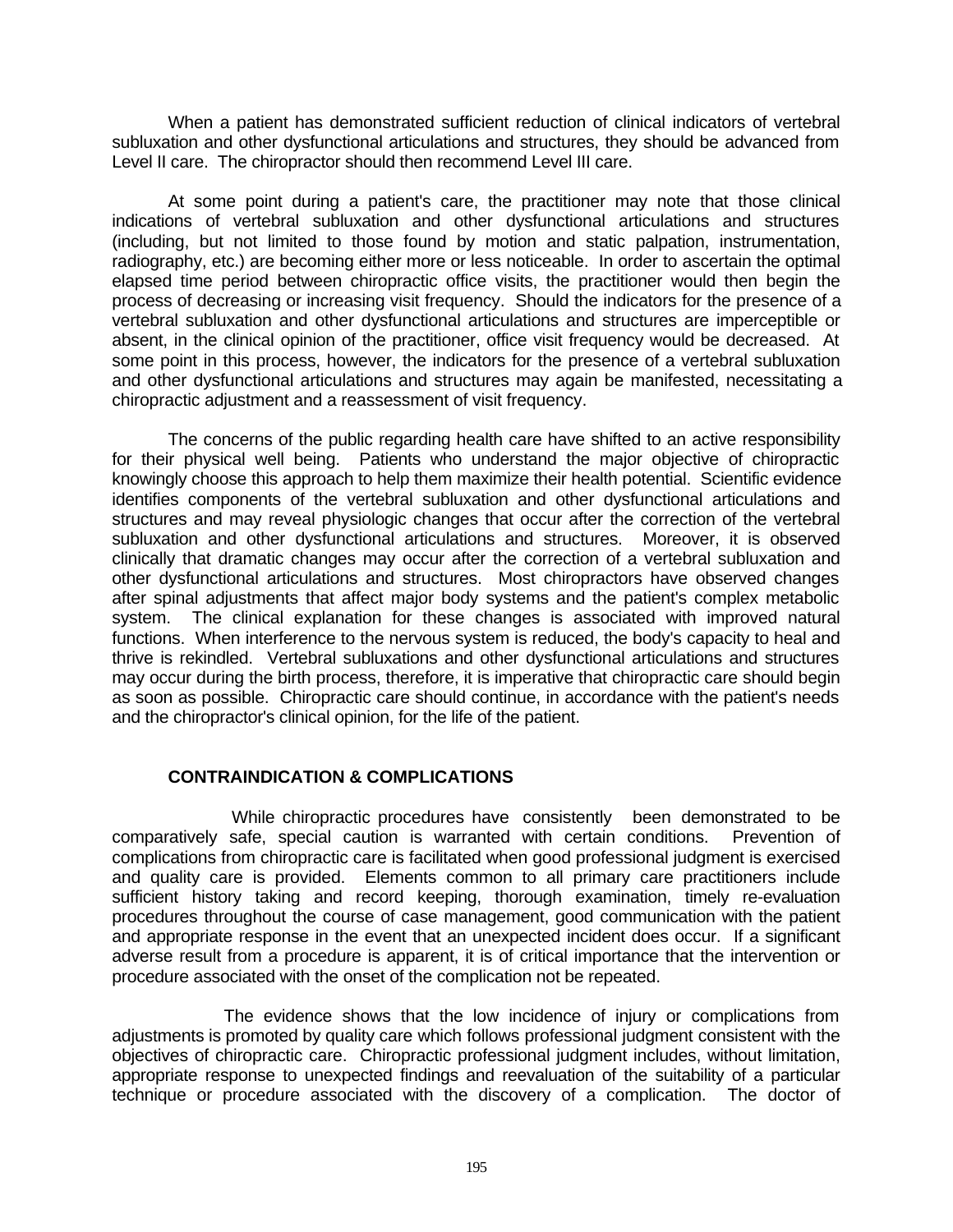chiropractic should be alert to the possibility of encountering unusual findings in any phase of care.

Patient safety can be further enhanced by the chiropractic profession's commitment to quality assurance.

When assessing the safety and efficacy of chiropractic care, two factors should always be considered: the type of technique being utilized and the integrity of the area of the spinal column/or articulation being addressed. These two factors assist in evaluating any risk that may be associated with the application of chiropractic care.

The primary focus of the chiropractic management of complications is the recognition of unusual findings that may require modification of the plan of care when the unusual finding is observed..

**It is important to note that the literature clearly illustrates that most serious adverse effects with spinal manual procedures, or spinal manipulative therapy as it is described in medical literature (in reference to procedures applied by professions other that the chiropractic profession), have not been the result of procedures performed by doctors of chiropractic. It is important, therefore, that throughout all the professions a standard minimum training greater than or equal to that of a DC in adjustive/manual procedures be required prior to performance of SMT.**

REFERENCES

A Healthy People 2000, National Health Promotion and Disease Prevention Objectives Conference Edition: Summary U.S. Department of Health and Human Services. Public Health Service.

Hildebrandt R. Chiropractic physicians as members of the health care delivery system: The case for increased utilization. *J Manipulative Physiol Ther* 1980; 3(1 ):23-32.

Emori. Whiplash in Low Speed Vehicle Collisions. *SAE* Feb. 1990, p. 108.

Fallon J. The role of the chiropractic adjustment in the care and treatment of 332 children with otitis media. *J of Clin Chiropractic Pediatrics* 1997; 2(2): 167-184.

Jamison J. Preventive chiropractic and the chiropractic management of visceral conditions: Is the cost to chiropractic acceptance justified by the benefits to health care? *Chiro J Australia* 1991, 9(3):95-101.

Jamison JR. The Chiropractor as Health Information Resource, Health Promotion for Chiropractic Practice*,* Gaithersburg, MD: Aspen Publishers, Inc. 1991, pp. 3 5-36.

Vear H. The role of chiropractic in preventive health care. *J Can Chiro Assoc* 1974; 18(4): 10-3.

Ressel OJ. Chiropractic and children; a rationale for care. *Int Rev Chiro* 1986*;* 42(3):44-50.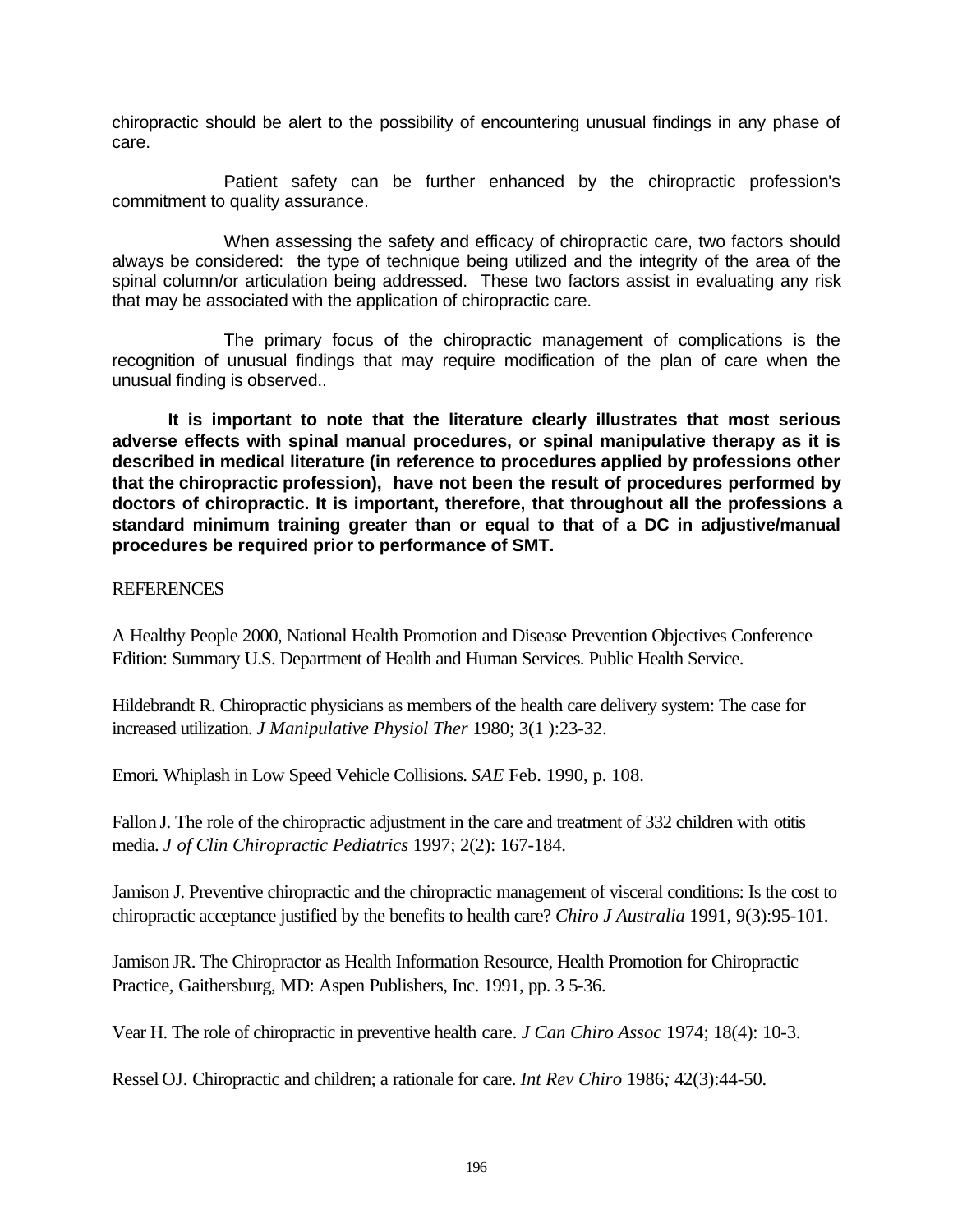Balduc H. How chiropractic care can promote wellness. Northwestern College of Chiropractic, Bloomington, MN.

Barnsley. Cervical Flexion-Extension/Whiplash Injuries. in *Spine: State of the Art Reviews* Sept. 1993, p. 339. Hanley & Belfus.

Coulter ID: The patient, the practitioner, and wellness: paradigm lost, paradigm gained. *J Manip Physio Ther* 1990; 13(2):107-111.

Coulter ID, Hurwitz EL, Aronow HU, et al. Chiropractic patients in a comprehensive home-based geriatric assessment, follow-up and health promotion program. *Topics in Clin Chiropractic* 1996; 3(2):46.

*International Chiropractors' Association Policy Handbook and Code of Ethics*, Arlington, Virginia, 1999.

Krantz KC. Chiropractic and Hospital Privileges Protocol, Arlington, VA: International Chiropractors' Association, 1987.

Dishman R. Static and dynamic components of the chiropractic subluxation complex: A literature review. *J Manipulative Physio Thera*, April 1988, Vol. 11 #2A.

Palmer BJ. The Subluxation Specific - The Adjustment Specific, Palmer School of Chiropractic, 1934.

Palmer BJ. Chiropractic Clinical Controlled Research, Palmer School of Chiropractic, 1951.

Palmer BJ. Palmer Technique of Chiropractic, Palmer School of Chiropractic, 1920.

Hyman CA. Chiropractic adjustments and infantile colic: a case study. In *Proceedings of the 4th National Conference on Chiropractic and Pediatrics*. International Chiropractors Association. Arlington, VA. 1994.

Anderson-Peacock E: Chiropractic care of children with headaches: five case reports. *J Clin Chiropractic Pediatrics* 1996; 1(1):18.

Anrig-Howe C: Scientific ramifications for providing pre-natal and neonatal chiropractic care. *Chiropractic Pediatrics* 1994*;* 1(2):7.

Kent C: Models of vertebral subluxation: a review. *J Vertebral Subluxation Research* 1996; 1(1):11.

Anrig C: Development and mechanisms of injury to the pediatric spine. *A.R.C.S. Symposium* April, 1992.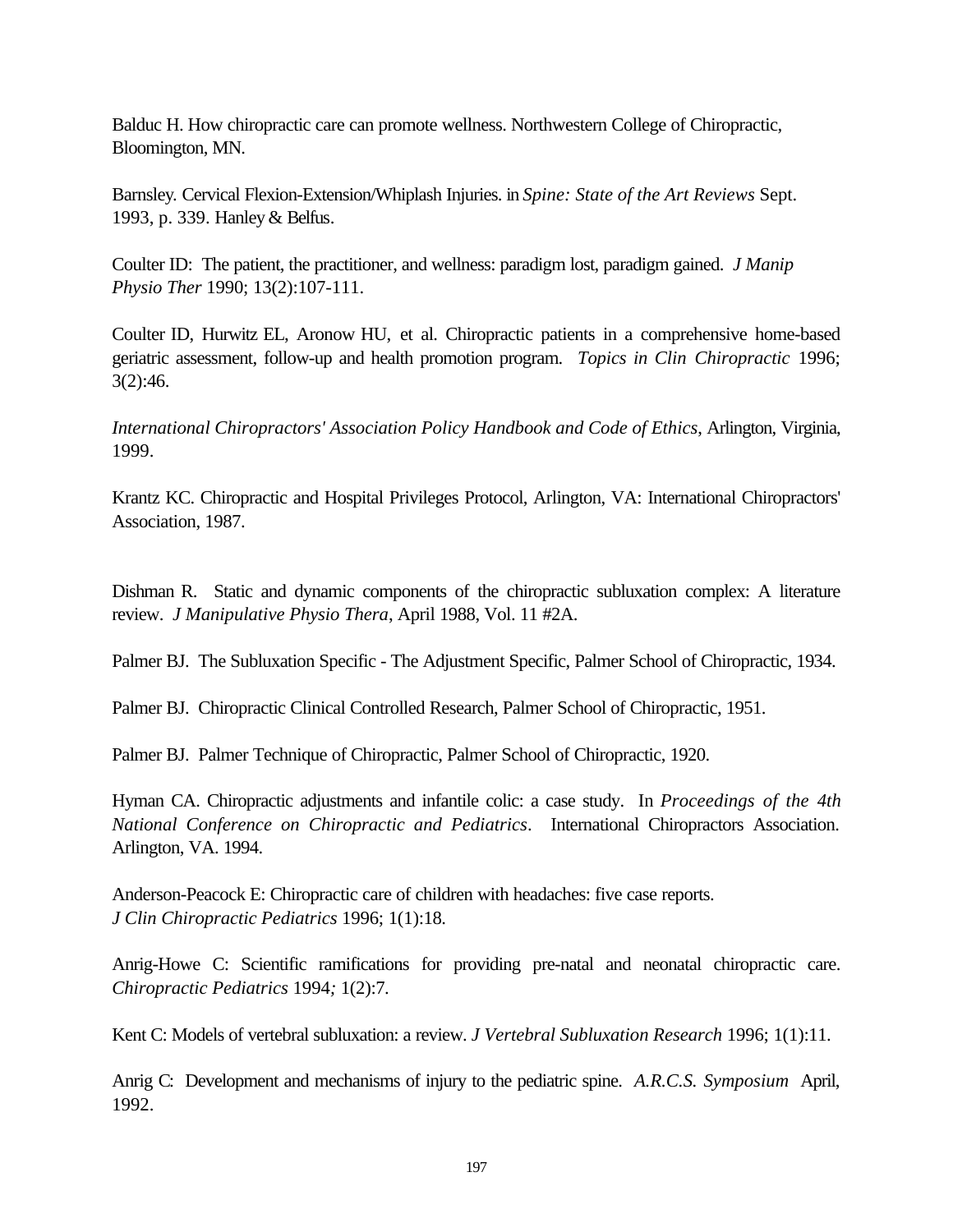Kirk CR, Lawrence DJ, Volvo NL. States Manual of Spinal, Pelvic, and Extravertebral Technique, 2nd ed., Lombard, IL; Lombard National College of Chiropractic, 1985.

Barge FH. Idiopathic Scoliosis: Identifiable Causes Detection and Correction, Baldwin Brothers Inc., 2nd ed. 1986.

Evans D, Bethem D. Cervical spine injuries in children. *J Pediatr Orthop* 1989; 9:563.

Webster LL: Subluxation at birth and early childhood. International Chiropractic Pediatric Association March 1989 Stone Mountain, Georgia.

Lovell W, Winter R. *Pediatric Orthopedics*, Philadelphia; J.B. Lippencott, 1978.

Makley J, Carter J. Eosinophilic granuloma of bone. *Clin Orthop* 1986, 204:37.

Mann D. Spine fractures in children and adolescents. *Spine: State of the Art Reviews* 1990, 4(1):25.

Martell W, Molt J, Cassidy J: Roentgenologic manifestations of juvenile rheumatoid arthritis. *AJR* 1962, 88:400.

Sandoz R. The choice of appropriate clinical criteria for assessing the progress of a chiropractic case. *Annals of the Swiss Chiropractic Association* 1985; 8:53-73.

Sawyer CE, Bergman TF, Good DW. Attitudes and habits of chiropractors concerning referral to other health care providers. *J Manip Physiol Ther* 1988; 11(6):480-483.

Stephens D, Gorman F. The prospective treatment of visual perception deficit by chiropractic spinal manipulation: a report of two cases. *Chiropractic Journal of Australia*, 1996, 26(3):82.

Stiga J. Sudden Infant Death Syndrome. *American Chiropractor* October 1983; 28.

Hill SA, Miller CA, Kosnik EJ, Hunt WE. Pediatric neck injuries. A clinical study. *J Neurosurg* Apr 1994; 60(4):700.

Spigelblatt L, Laineammara G, Pless I, Guyver A. The use of alternative medicine by children. *Pediatrics* 1994; 94:811.

McMullen M: Physical stresses of childhood that could lead to need for chiropractic care. *Proceedings of the National Conference on Chiropractic and Pediatrics.* Arlington, VA: International Chiropractors Association, 1991.

Schneier M, Burns R: Atlanto-occipital hypermobility in sudden infant death syndrome.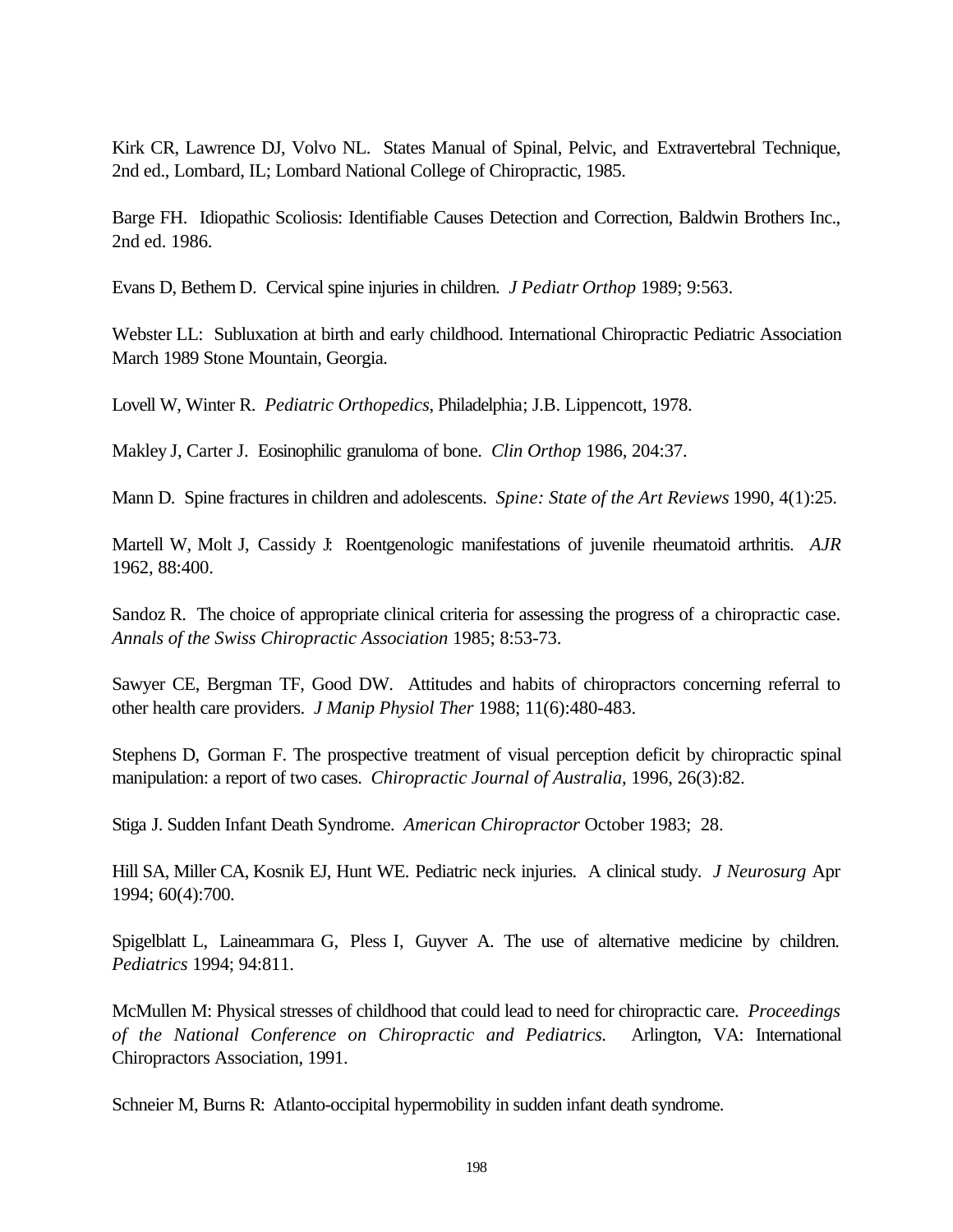*J Chiropractic Research and Clinical Investigation* 1991; 7(2):33.

Horst PA. The posturegraph: an analytical tool for posture evaluation. *J Clinical Chiropractic Pediatrics* Jan 1996; 1(1):33.

Hyman CA. Chiropractic adjustments and the reduction of petit mal seizures in a five-year-old male: a case study. *J Clinical Chiropractic Pediatric* Jan 1996; 1(1):28.

Froehle R. Ear infection: a retrospective study examining improvement from chiropractic care and anlyzing for influencing factors. *J Manip Physiol Thera* 1996; 19(3):169.

Gutmann, G: Blocked atlantal nerve syndrome in infants and small children (Translation). *Intl Rev of Chiropractic* 1990; 46(4):37.

Gutmann, G. Blocked atlantal nerve syndrome in babies and infants. *Manuelle Medizin* 1987; 25:5- 10.

Frymoyer J. Back pain and sciatica. *N Engl J Med* 1988; 318-291-300.

Furberg CD. The impact of clinical trails on clinical practice. *Drug Res* 1989; 39:986-8.

Fysh PN: Chronic recurrent otitis media: case series of five patients with recommendations for case management. *J Clin Chiropractic Pediatrics* 1996; 1(2):66. Eriksen K. Correction of juvenile idiopathic scoliosis after primary upper cervical chiropractic care: a case report. *Chiropractic Res J* 1996; 3(3):25.

Evans DK. Anterior Cervical Subluxation. *JBJS,* August 1976; Vol 58-B, No. 3, pp. 318-321.

Fallon JM, Fysh PN. Chiropractic care of the newborn with congenital torticollis. *J Clinical Chiropractic Pediatrics* 1997; 2(1):116.

Fallon JM. Developmental-behavioral pediatrics: the chiropractors role. *J Clinical Chiropractic Pediatrics* 1997; 2(11):122.

Byers, RK. Spinal cord injuries during birth. *Develop Med Child Neurol* 1975; 17:103-110.

Byers, RK. Spinal cord injuries during birth. *Develop Med Child Neurol* 1975; 17(1):103.

Caffey J. The whiplash shaken body syndrome. *Pediatrics* 1974; 54:396-403.

Klougart N, Nilsson N, Jacobsen J. Infantile colic treated by chiropractors: a prospective study of 316 cases. *J Manip Physiol Thera* 1989; 12(4):281.